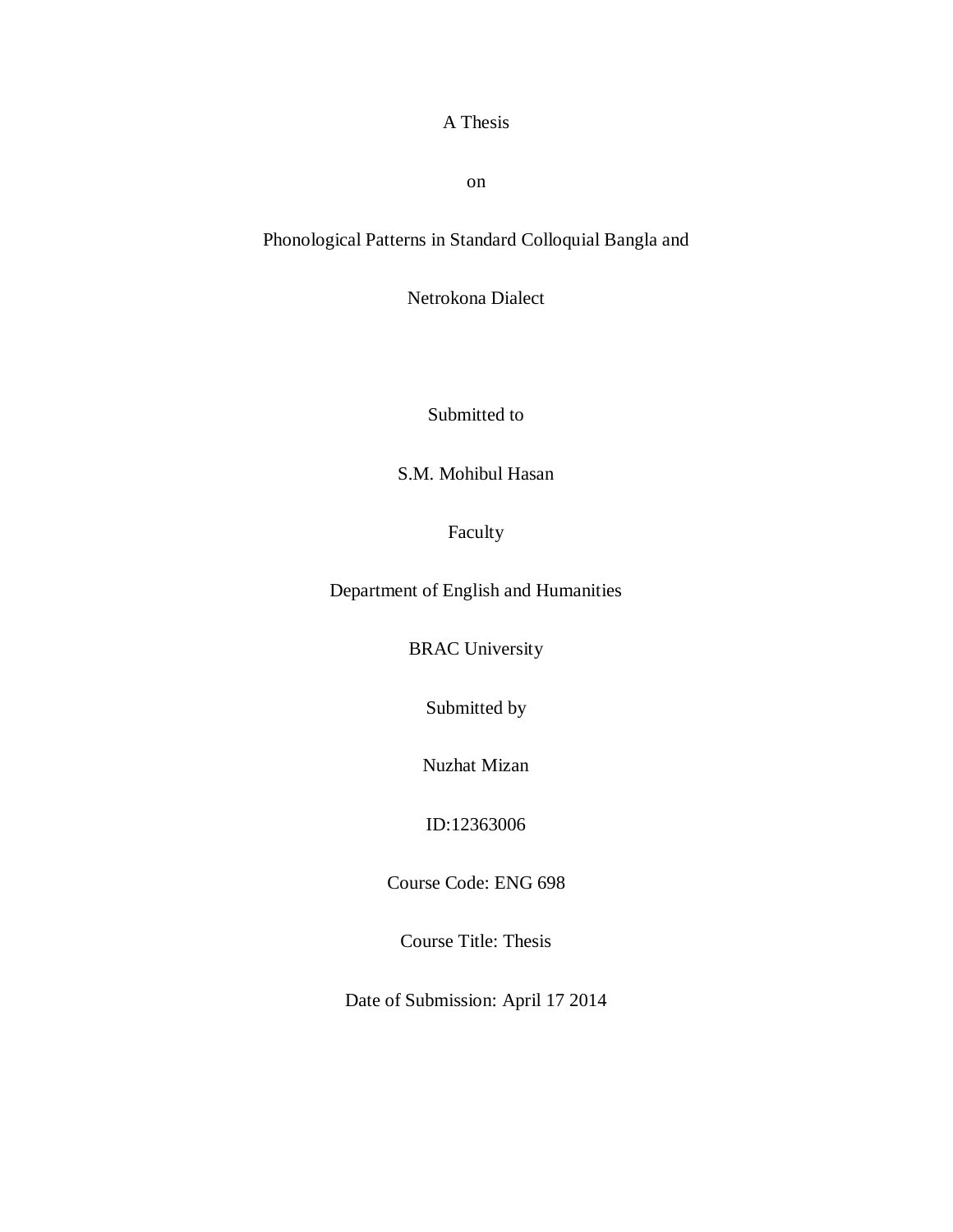## Acknowledgement

This research would not have been possible without the guidance and help of the several individuals who in one way or another way contributed and extended their valuable assistance in the entire preparation of this study.

First and foremost, my utmost gratitude to S.M. Mohibul Hasan, a faculty in Department of English and Humanities, BRAC University whose suggestion in case of choosing thesis topic and selecting thesis title I will never forget. He encouraged me to work on the phonology area which is very challenging as well as interesting in nature. In true sense without his assistance it would be very difficult to choose and select thesis topic and title.

Particularly, I would like to thank those people who helped and accelerated my study by giving information about Netrokona Dialect.

Last but not the least, I am grateful for the consistent support and assistance of my family and the one above all of us, The Almighty Allah.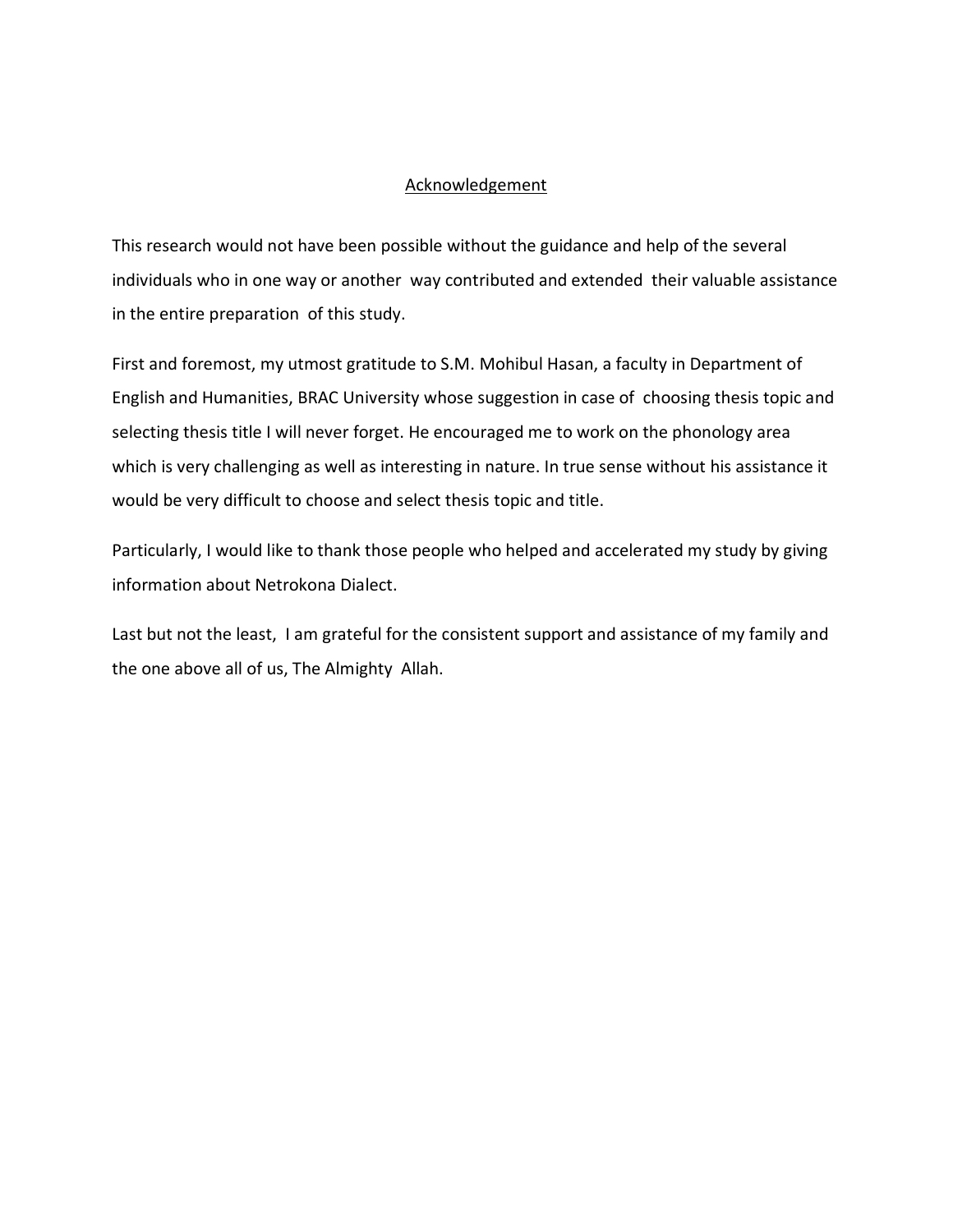## *Table of Contents*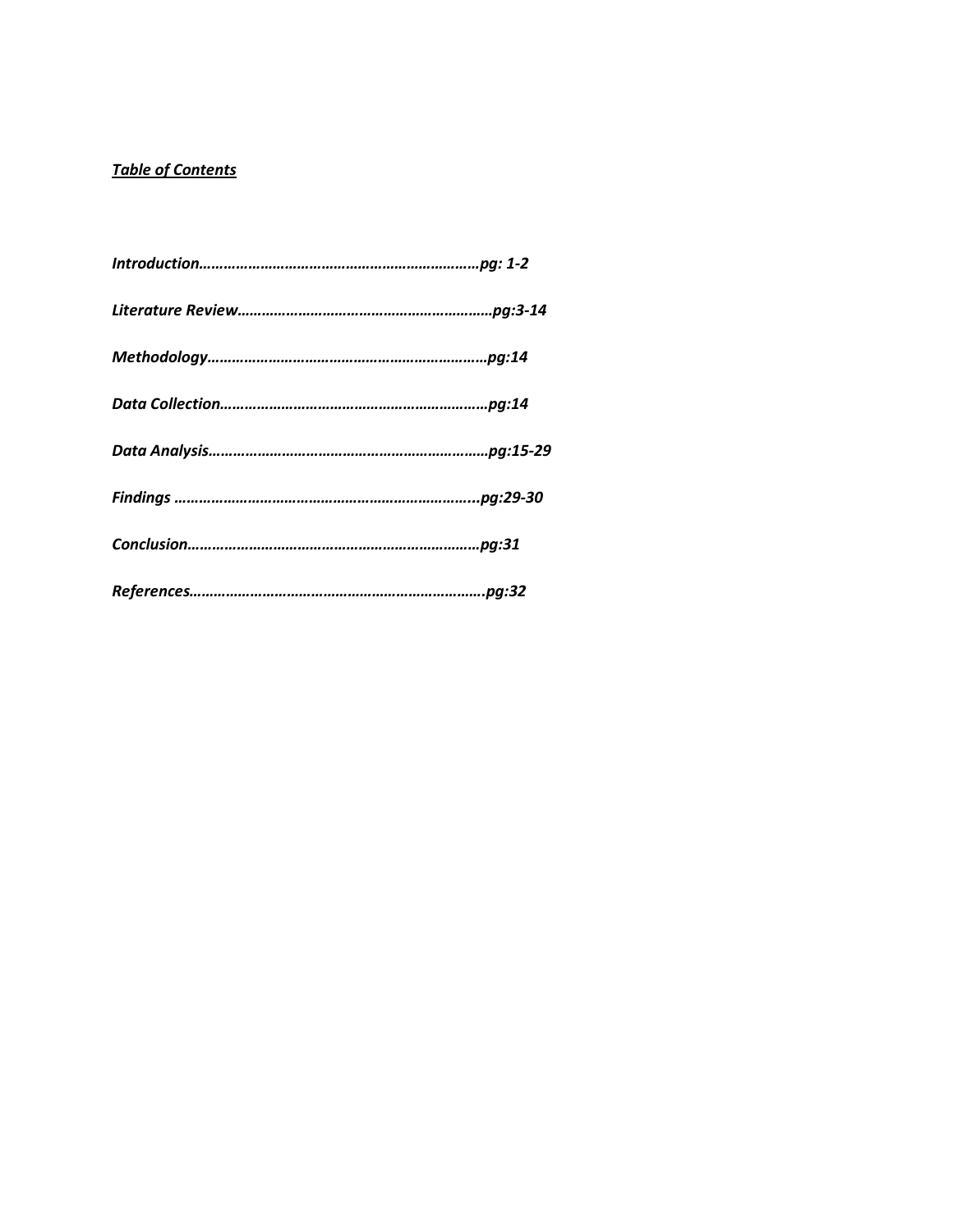#### **Abstract**

Bangla language has a number of dialects which vary in great degree in their phonology. Netrokona district is situated in the north east area of Bangladesh. This cross sectional study was done to describe and analyze the phonological components of Standard Colloquial Bangla and Netrokona Dialect. ND(Netrocona Dialect) is contrastive in nature. This study is synchronic as both SCB and ND are spoken at the present time and both the forms are shown at a level which corresponds. The phonological sections are broadly divided into general sub-sections. The inventory of consonant phonemes has been classified in this thesis. Vocalic and consonantal features of SCB and ND have been explained such as diphthongssemi vowels, nasalization, aspiration, voicing, assimilation, glottalization, gottal stop, consonant clusters, germination, spirantization.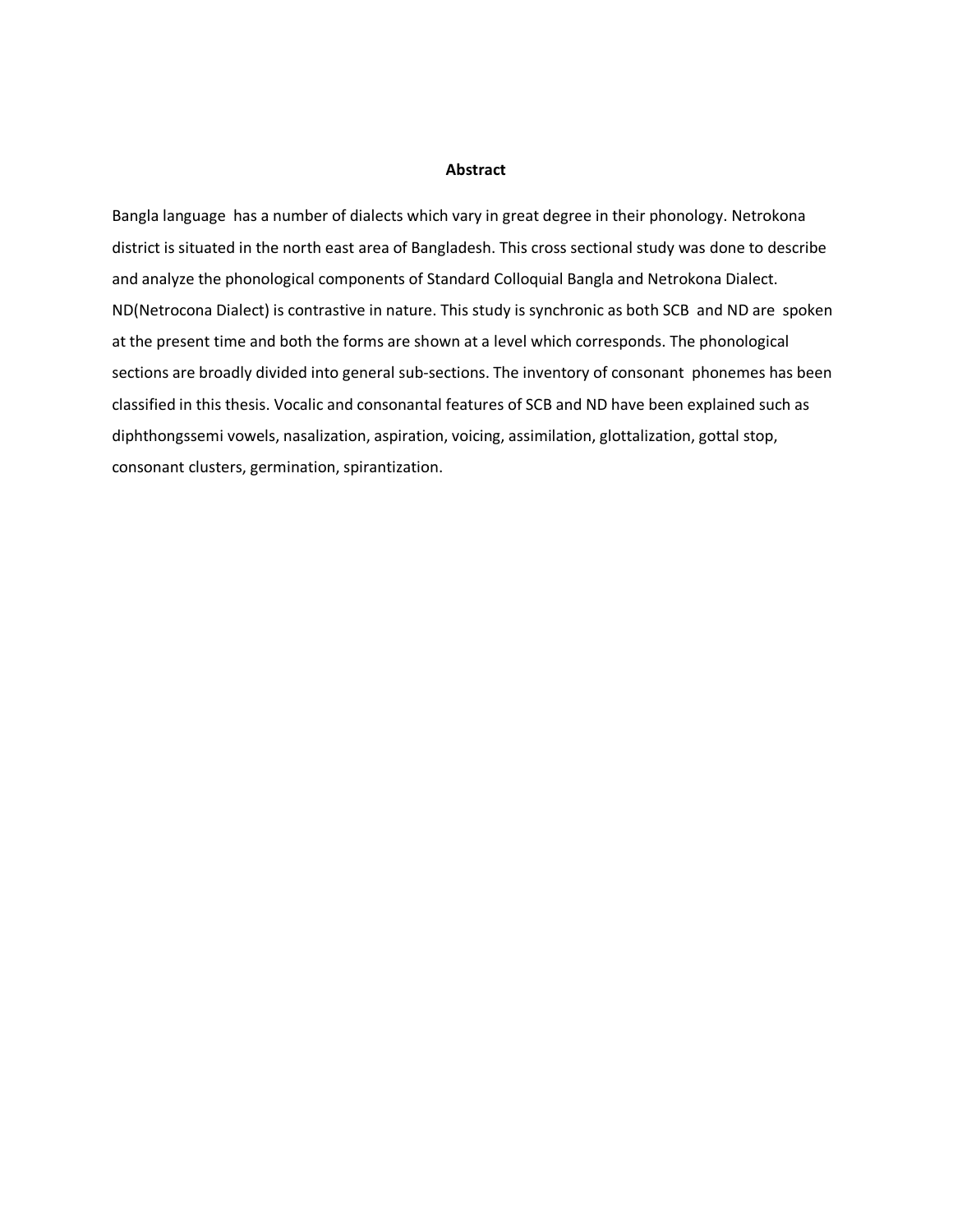#### **Introduction**

Language is specific in form, content, style within the phonetic, syntactic and semantic features as a social interaction. It is a means of nourishing and developing culture and establishing human relations. It can fully be described only if we know all about the people who are involved in their personalities, their beliefs, attitudes, knowledge of the world, relationship to each other, their social status, what activities they are engaged in, what they talk about, the situation they are placed in (context). Shunitikumar Chattarjee(1939, 1989) says – ''Language is an assembly of sounds, which is produced by human with the help of speech organs in a community. "(p:02)

Bangla is an eastern Indo-Iuropean language. It is native to the region of eastern South Asia known as Bengal which comprises present day Bangladesh, the Indian state of West Bengol and part of the Indian states of Tripura and Assam. Chaltibhasa is based on the cultivated form of the dialects of [Kolkata.](http://www.britannica.com/EBchecked/topic/89203/Kolkata) By the early 21st century it had become the dominant literary language as well as the standard colloquial form of speech among the educated. *Cholitobhasha* known by linguists as Standard Colloquial Bangla, is a written Bengali style exhibiting a preponderance of colloquial idiom and shortened verb and pronoun forms, and is the standard for written Bangla now.

There are a number of people who speak complete Standard Colloquial Bangla. In the rural and also in many parts of urban area, people speak using dialect and Standard Colloquial Bangla. People who do not come to know the Bangla Alphabet at all they use the phonemes and morphemes from their natural environment and this type of language is evidently called original dialect (learn from nature). It is the product of individual's geographical and class origin. It differs in grammar, pronunciation and vocabulary from the standard language. Regional dialects are spoken by the people of a particular geographical area within a speech community.

Bloomfield (1933) says – "Every village or at most every cluster of two or three villages has its local peculiarities of speech.'' (p:325-6). With regard to regional dialect two or more villages may have same speech patterns and according to the definition of Bloomfield same pattern of language of two or more areas is also called dialect.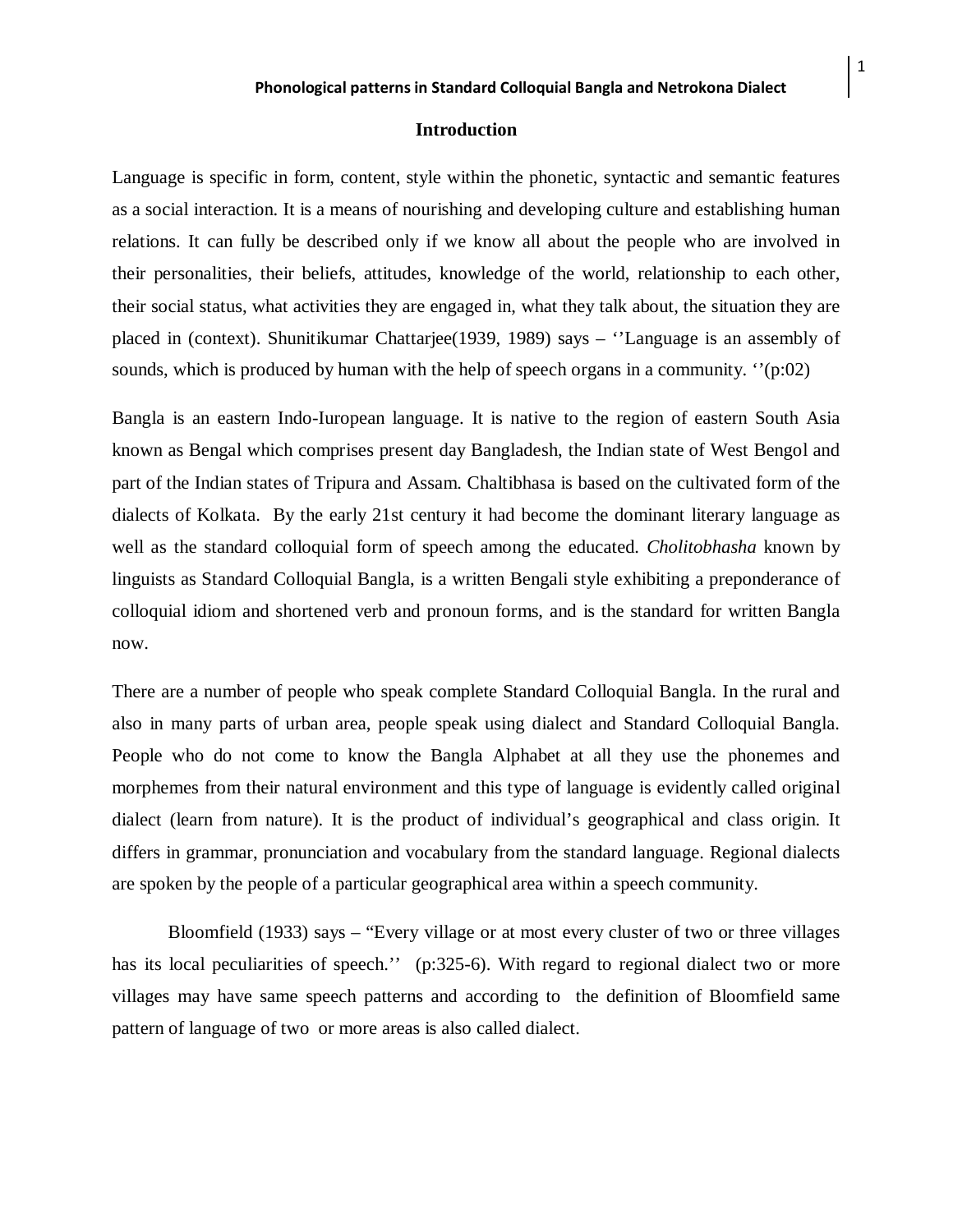Raven I. Mc David (1967) say – "Standard and sub-standard shared the same pronunciation system, the same pronunciation of vowels and consonants and the typical regional vocabulary, they differed in grammar (morpheme & phoneme variation) and in which vowels and consonants occurred in a given word." (p:98). According to this definition standard language and variety of that language may use same vowel /consonant phonemes  $(a, o, k, g, h)$  but people who speaks in dialect form may not use the same phoneme of a particular morpheme which the people of standard language use for that very morpheme for example [peara] (guava) is the standard morpheme for Bangla language but for Netrokona district the dialect form of that morpheme is[goiob].

Sukumar Sen in his book Bhshar Itibritto defines dialect in this way: "when people are large in number they are broken into different group in different communities. They are controlled by respective social, economical system and they get the scope to interact each other intimately and there are noticeable differences in utterances and vocabulary considering a particular group/region. In this way different dialects are originated".(p:18) In true sense, difference in utterance, and vocabulary application, different dialects are created in a particular language. According to his notion people from a particular region interact with each other using several special words, expressions. They are accustomed to use the words in their every spheres of life (political, economical, and social).

The major dialect groups can be broadly divided into the following classes:

Northern Bangla: The dialects of Dinajpur, Rajshahi, Bogra, and Pabna.

Rajbangshi: The dialects of Rangpur.

Eastern Bangla: The dialects of Dhaka, Mymenshingh, Sylhet

Faridpur,Jessore, Khulna

Southern Bangla: Chittagong , Noakhali, Chakma

The above classification is made by Grierson (1903-1928) and is based more on geographical distribution than on structural criteria. Sylheti dialect is structurally closer to the dialects of Noakhali and Chittagong than those of Dhaka, Mymensingh. (as cited in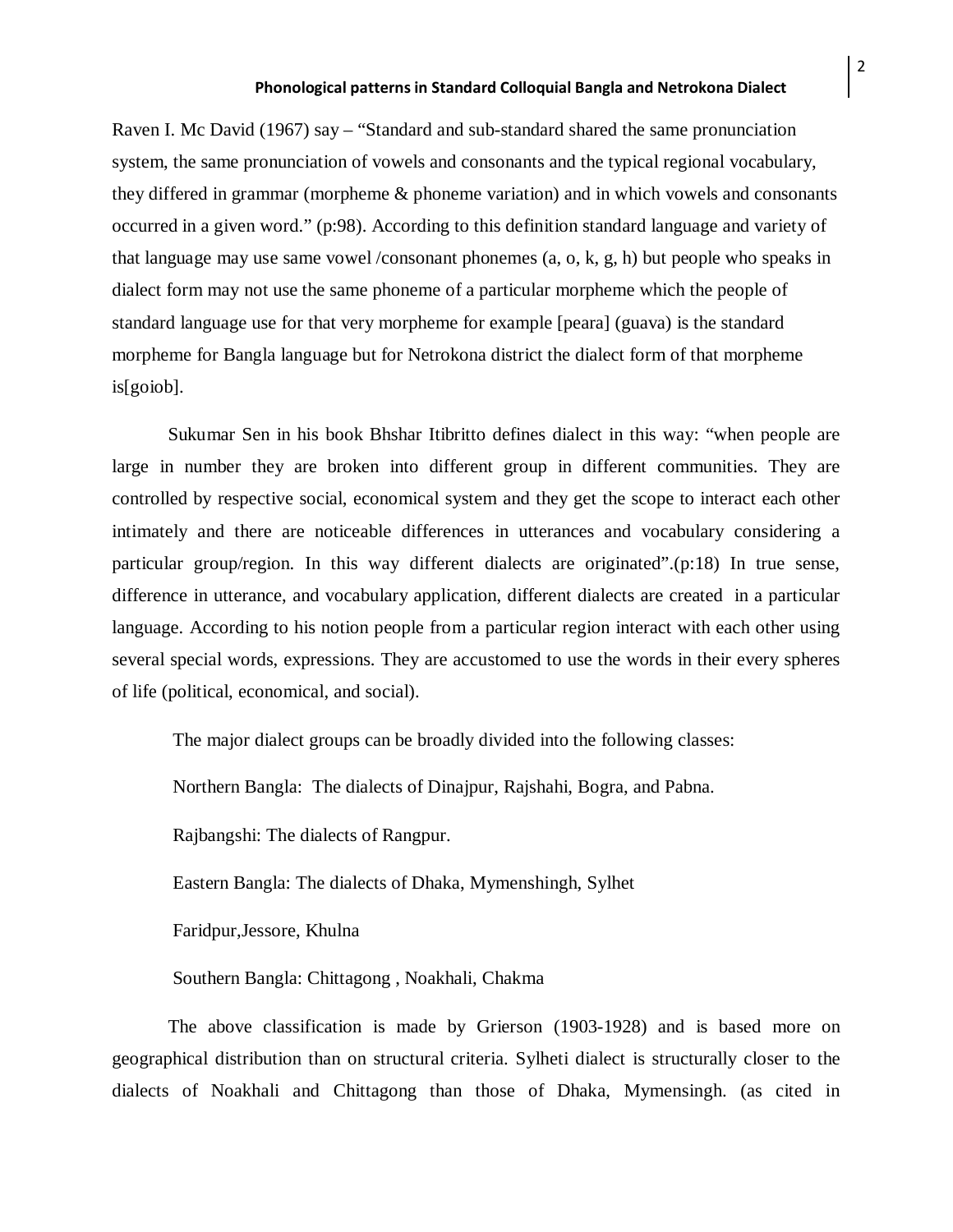Chowdhury1960,Hai1965,Ray1966). Apart from the dialects of Sylhet, Noakhali, Chittagong and Rangpur, the rest of the dialects are mutually comprehensible as well as intelligible due to authentic similarities in phonology and grammar (use of adjective, noun etc). Due to the dialect situation of Bangladesh, most educated Bangalis are fully aware of the language.(as cited in Chowdhury 1960 :75).

#### **Literature Review**

#### **Phoneme:**

Bernard Bloch says "A phoneme is a class of sounds in the utterances of a given dialect, such that (a) all members of the class contain a feature absent from all other sounds, (b) the differences among them are in a free variation and (c) the class belongs to a set of classes that are mutually contrasting and conjointly exhaustive."

According to his theory a particular language must have a particular, fixed set of sounds(phonemes) and the dialect of that language must have several common sounds (of that language and the number of dialectal phonemes must be lesser than the original number of phonemes of that particular language. All the phonemes have to maintain class in light of place and manner of articulation.

## **Phonology**:

According to R.L. Trask, phonology deals with the ways in which sounds behave in languages and it is a central part of linguistics. (p.235) .It is concerned with the abstract, grammatical characterization of systems (phonetic alterations of consonants and vowels) of sounds or signs. There are two types of phoneme: vowel phoneme and consonant phoneme.

## **Vowel:**

When lungs originated air passes through the mouth without creating any obstruction, then vowel phonemes are produced. Daniel Jones (1999) refers that a vowel is (in normal speech) defined as a voiced sound in forming which the air issues in a continuous stream through the pharynx and mouth, there being no obstruction and no narrowing such as would audible friction.(p:23)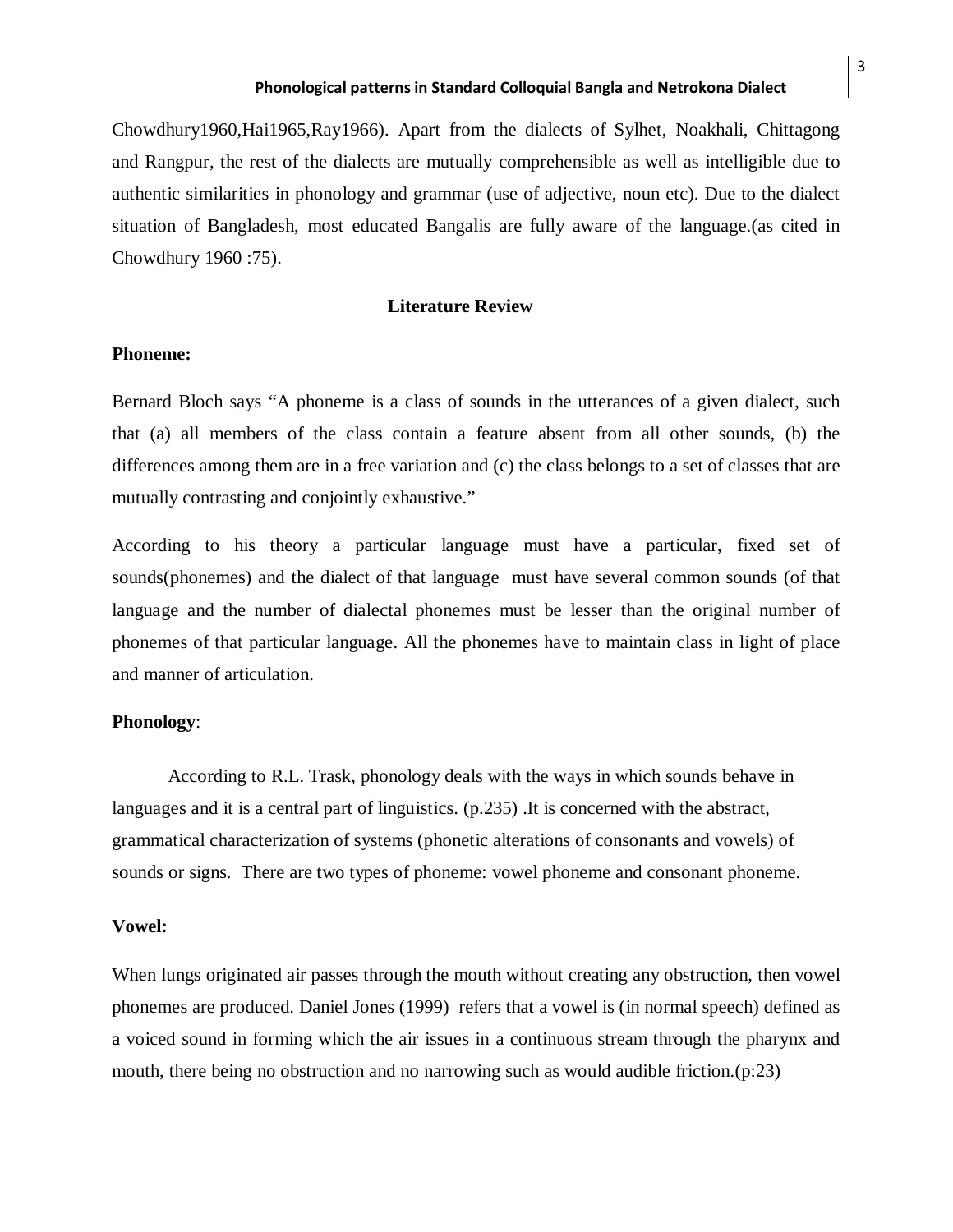Rechards et al;(1987) clarifies that vowel is a speech sound in which air stream from the lungs is not blocked in any way in the mouth or throat(pharynx) and which is pronounced with the vibration of the vocal cords(voicing)(p:309). There are seven vowels in Standard Colloquial Bangla /a/,/e/,/o/,/u/,/ae/,/ ɔ/

#### **Diphthongs**

Diphthong is a term used in the phonetic classification of vowel sounds on the basis of their manner of articulation. It refers to a vowel where there is a single noticeable change in quality during a single syllable. (Crystal; 1992: 139)According to him diphthong depends on the changing sound quality of vowel. Every vowel holds some characteristics according to lip and tongue position. In case of diphthong the tongue utters the first vowel and within a single moment the tongue utters rapidly the second vowel and the former articulation is not lucid. (as cited in Hai; 1994 : 36)

Diphthong  $\rightarrow$  vowel + glide for example in the word [oi] for [boi] and [oa] for [moa] are diphthongs. According Shunitikumar Chaterjee (1939, 1998) – there are 23diphthongs in Bangla.[i]:[ie][nieche](taken);[ia][hiar](heart);[io][dio](youwillgive);[iu][piu](flower);[e][ei][nei ](finished);[ea][kea](flower);[eo][ceo(youwillwant);[eu][keu] (some one);[ae][aee][daee] (responsibility);[aeo][khaeo](willeat);[a][ae][khae](eats);[ao][nao](take);[au][daudau](settingfire );[ɔ][ɔe][hɔe](is);[ɔo][hɔo]be;[o][oi][koi](fish);[oe][dhoe](washes);[oa][noa](bending);[ou][bou (wife);[u][ui][dui](two);[ue][due due] (two+two=four);[ua][bua] (house keeper);[uo][kuo](well)

Whereas Md. Abdul Hai (1964, 1994 : 36) says that there are only 19 diphthongs in Bangla

[i][ii][dii] (give);[iu][miu] (sound of cat);[e] [ei][dei](give);[eo][jeo](go);[eu][keu]

(someone);[ae][aeo][daeor] brother in law;[aey][naey] justice;[a] [ai][khai](eat);[ao][dao]  $(give)$ ;[au][jhau] one kind of tree;[ae][bae] in the left;[o][oo][hoo] be;[oy][noy] nine;[o][oo][[oo ʃoo] sound of air;[ou][mou]honey;[oi][boi](book)[oy][ʃoy] lies down;[u][ui][jui] (flower);[uu][kuu] (calling of cuckoo).

Abdul Hai defines 12 irregular diphthongs and except [aea] the othe 11 diphthongs are as same as Shunitikumar Chaterjee's referred diphthongs.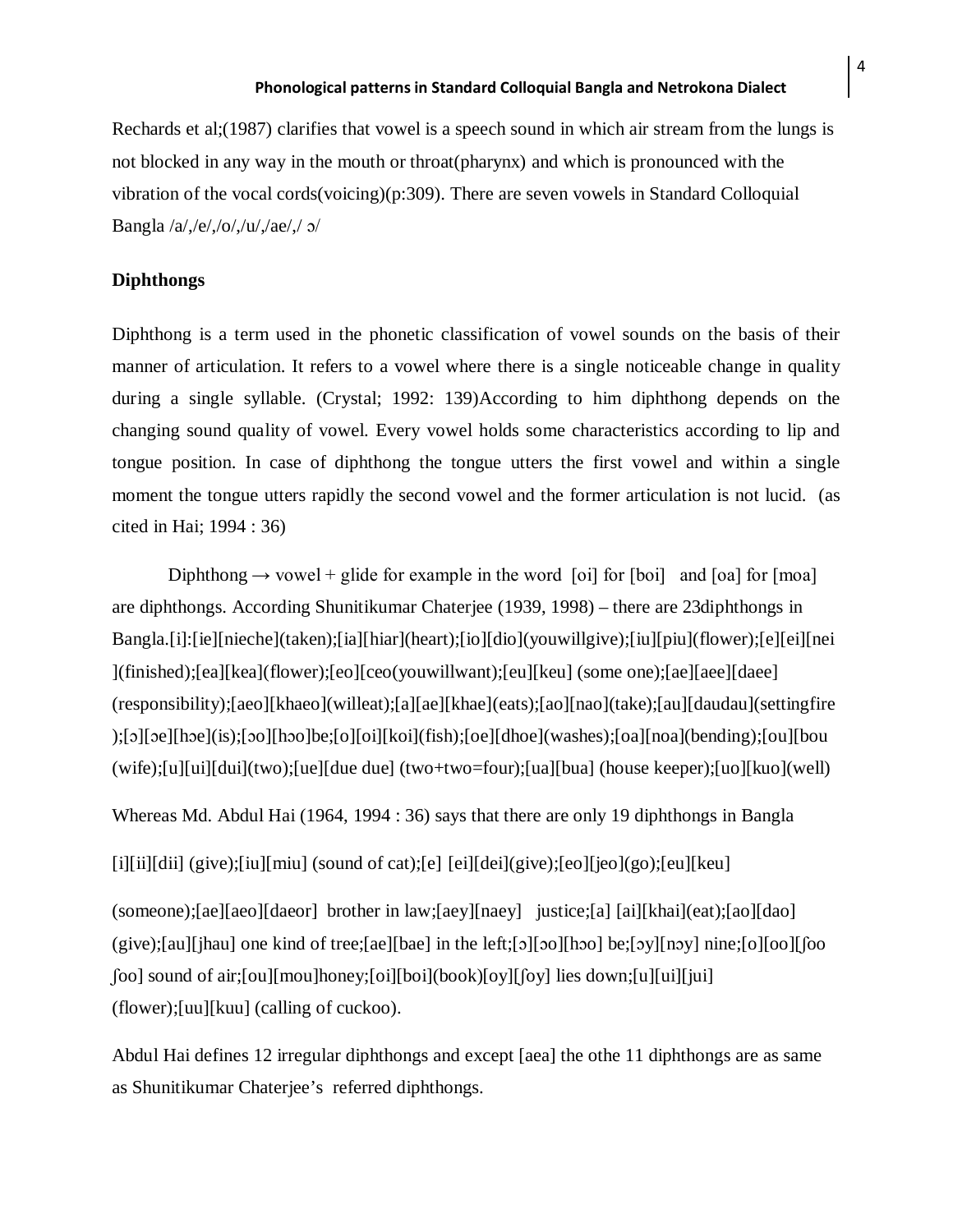## **Semi vowels**

In general sense, the gliding vowel is called semi-vowel which cannot make any syllable and for this reason, it can be called non-syllabic – vowel. British linguist Daniel Jones(1997 ) says – Semi-vowel is a voiced gliding sound in which speech organs start by producing a vowel of comparatively small prominence and immediately change to a more prominent vowel.' (p:o4) Jones clarifies the term voiced gliding vowel and this very vowel is not structured into full vowel.

.Md. Abdul Hai states that in terms of the position of tongue there is no specific location of semivowel, its timing of utterance is very trivial i.e. the vowel is uttered before it is prominently constructed and when the semi-vowel utters the air-stream passes through a narrow way and that is why its friction quality is very low. Furguson, et al (1960 : 29) define that there are 4 semi-vowels in Bangla [i,e,o,u]

 $[i] \rightarrow [boi]$  (book)  $[u] \rightarrow [mou]$  (honey)

 $[e] \rightarrow [iae]$  (goes)  $[o] \rightarrow [gao]$  (sing a song)

## **Consonant:**

When the lungs originated air passes through the trachea and mouth it encounters obstruction in the area of mouth and throat and this obstruction creates consonant phonemes. Rechards et al. (1987) defines consonant in this way – consonant is a speech sound where the air stream from the lungs is either completely blocked(stop);partially blocked(lateral);or where the opening is narrowing that the air escapes with audible friction(fricative).With some consonants(nasal) the air stream is blocked in the mouth but allowed to escape through the nose.

Monjur Morshed(1985) refers that when the consonants are formed, audible morphemes are produced. With obstruction as well as friction, the air passes through the mouth.(p:215)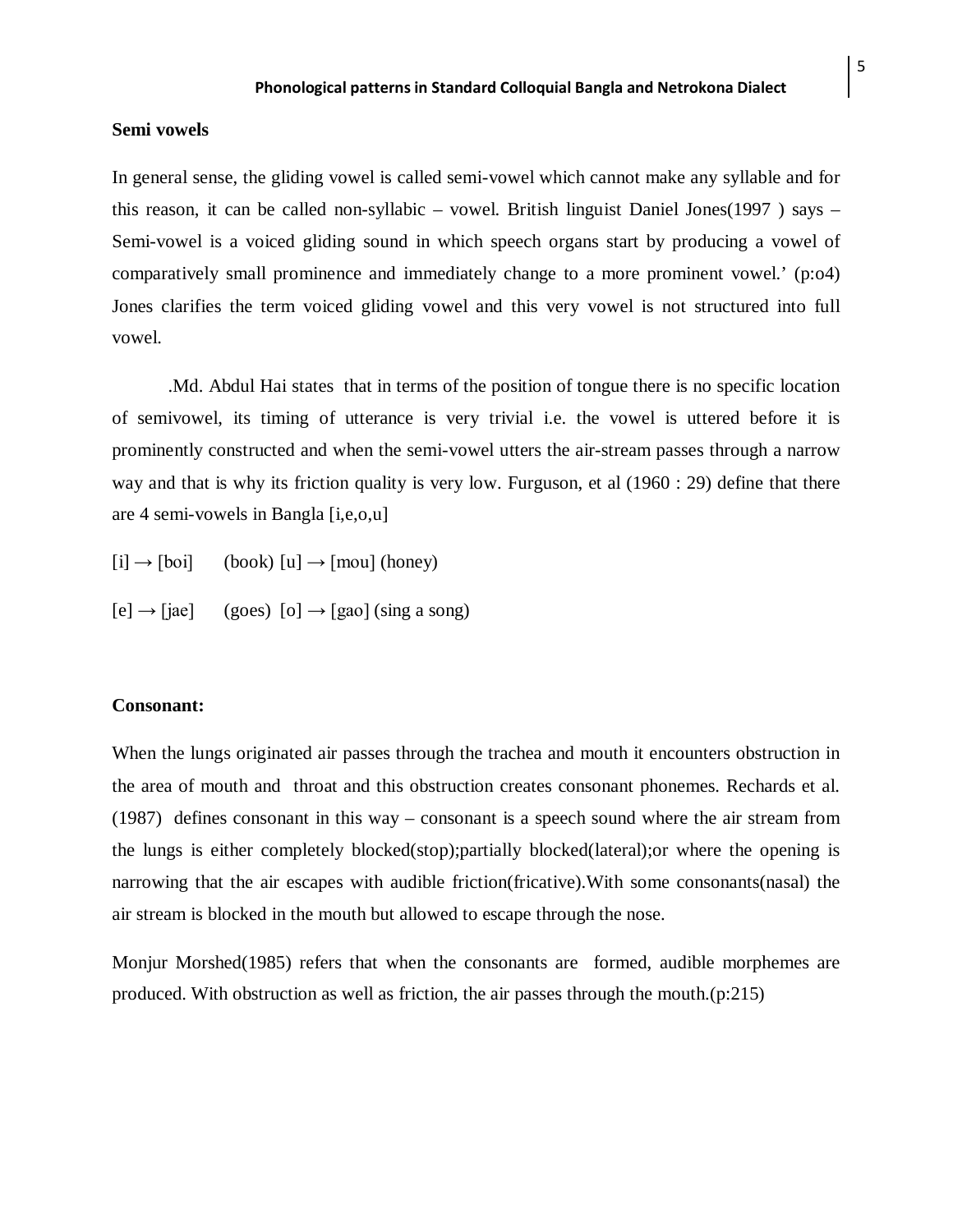## **Stop/plosives**

In the science of linguistics , a stop, also known as a plosive, is an oral [occlusive,](http://en.wikipedia.org/wiki/Occlusive) a [consonant](http://en.wikipedia.org/wiki/Consonant) in which the vocal tract is blocked so that all [airflow](http://en.wikipedia.org/wiki/Airstream_mechanism) ceases. The occlusion may be made with the tongue (blade [/t/](http://en.wikipedia.org/wiki/Voiceless_alveolar_stop), [/d/](http://en.wikipedia.org/wiki/Voiced_alveolar_stop)), or soft palate [/k/](http://en.wikipedia.org/wiki/Voiceless_velar_stop), /g/), lips  $(\frac{p}{p}, \frac{b}{p})$ , or glottis  $(\frac{p}{p})$ . In the articulation of the stop, three phases can be distinguished:

Catch: The airway closes so that no air can escape (hence the name *stop*). Hold or occlusion: The airway stays closed, causing a slight pressure difference to build up . Release or burst: The closure is opened. The released airflow produces a sudden impulse causing an audible sound, or *burst*

### **Fricative/sibilants**

When air stream makes friction, passing away from mouth then fricative sounds are created and in this case air passes through a narrow way. Air is originated from lungs. Sibilance is a [manner of articulation](http://en.wikipedia.org/wiki/Manner_of_articulation) [consonants,](http://en.wikipedia.org/wiki/Consonant) made by directing a stream of air with the tongue towards the sharp edge of the [teeth,](http://en.wikipedia.org/wiki/Teeth) which are held close together. A consonant that uses sibilance may be called a sibilant. The symbols in the [International Phonetic Alphabet](http://en.wikipedia.org/wiki/International_Phonetic_Alphabet) used to denote the sibilant sounds in these words are, respectively, [s] [z] [ʃ] ,[h]. In the [alveolar](http://en.wikipedia.org/wiki/Alveolar_consonant) hissing sibilants [s] and [z], the back of the tongue forms a narrow channel (is *[grooved](http://en.wikipedia.org/wiki/Sulcalization)*) to focus the stream of air more intensely. In case of producing palatal  $[\cdot]$  the body of the tongue touches the hard palate(the root of mouth). These sounds are called sibilant fricatives in standard Bangla.

## **Lateral**

Lateral sounds are produced when the air goes away through both side of the tongue. In standard Bangla [l] is lateral sound.

## **Trill//rolling**

The alveolar trill is a type of [consonantal](http://en.wikipedia.org/wiki/Consonant) sound, and the symbol is r. It is commonly called the rolled r, rolling r, or trilled r. This sound is formed when the lungs originated air makes a contact with tongue/uvula.Its [manner of articulation](http://en.wikipedia.org/wiki/Manner_of_articulation) is [trill,](http://en.wikipedia.org/wiki/Trill_consonant) which means it is produced by directing air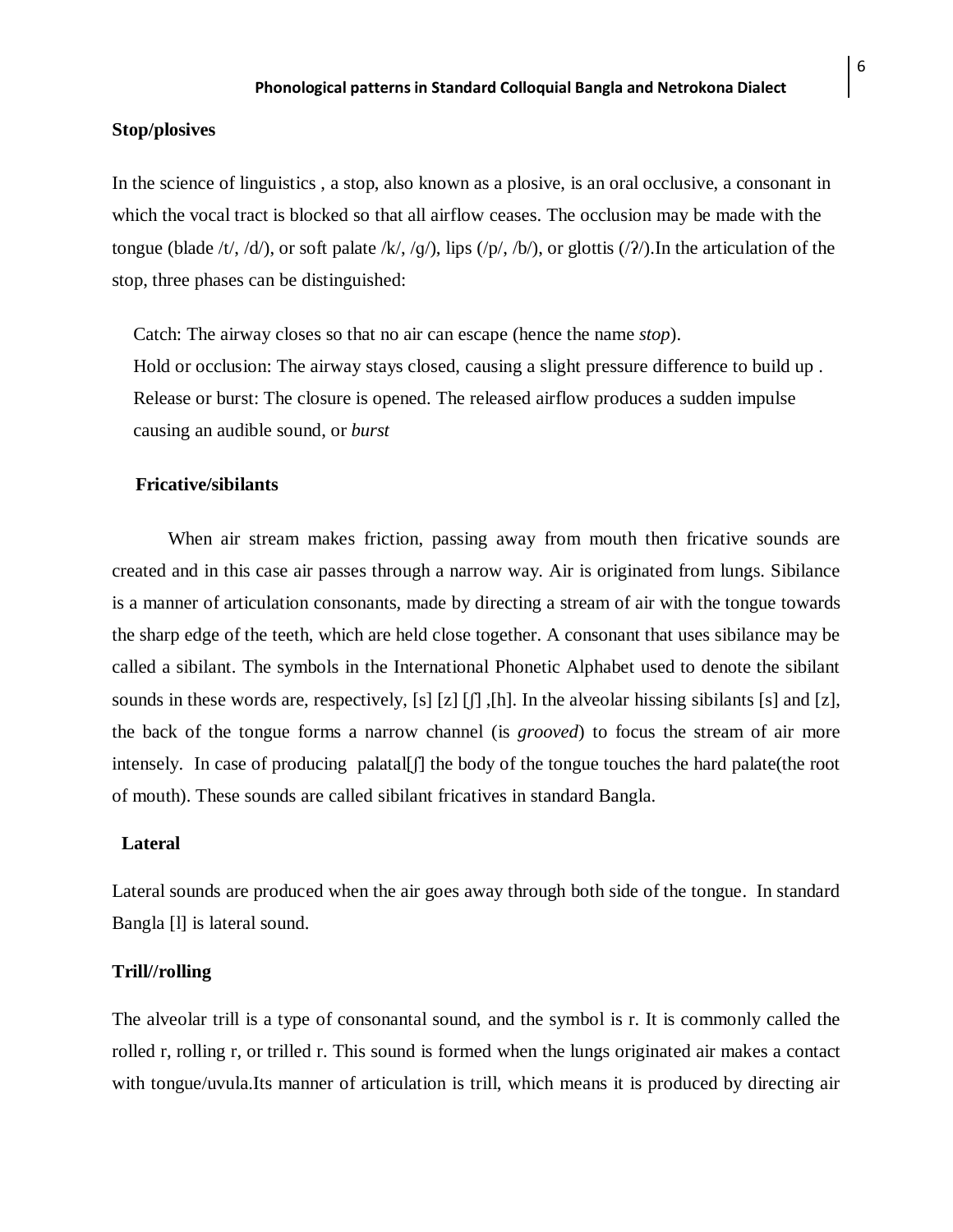over the articulator so that it vibrates.Its [phonation](http://en.wikipedia.org/wiki/Phonation) is voiced, which means the vocal cords vibrate during the articulation.It is an [oral consonant,](http://en.wikipedia.org/wiki/Oral_consonant) which means air is allowed to escape through the mouth only.

## **Flapped/retroflex**

Flapped/retroflex sounds are created when the air makes a connection with the opposite side of the tip of tongue and the teeth ridge. In standard Bangla [ɽ] and [ɽh] are flapped sounds.

## **Labial**

Sounds in which the airflow is modified by forming a constriction between the lower lip and the upper lip are referred to as bilabial sounds. In Standard Colloquial Bangla/p/,/ph/,/b/,/bh/ are known as labial sounds.

#### **labio-dental**

Sounds in which there is a constriction between the lower lip and the upper teeth are referred to as labio-dental sounds. In Standard Colloquial Bangla,there is no labio dental sounds.

#### **dental**

Some phones are produced with the tongue placed against or near the teeth. Such sounds in which there is a constriction between the tip of the tongue and the upper teeth are referred to as dental sounds. In Standard Colloquial Bangla /t. , /th/, /d. /, /d. h are dental sounds

## **alveolar**

The tongue touches or is brought near the alveolar ridge in the production of certain sounds. Sounds in which there is a constriction between the blade or tip of the tongue and the alveolar ridge are called alveolar sounds. In Standard Colloquial Bangla /n/,/l/,/r/,/s/ are alveolar sounds.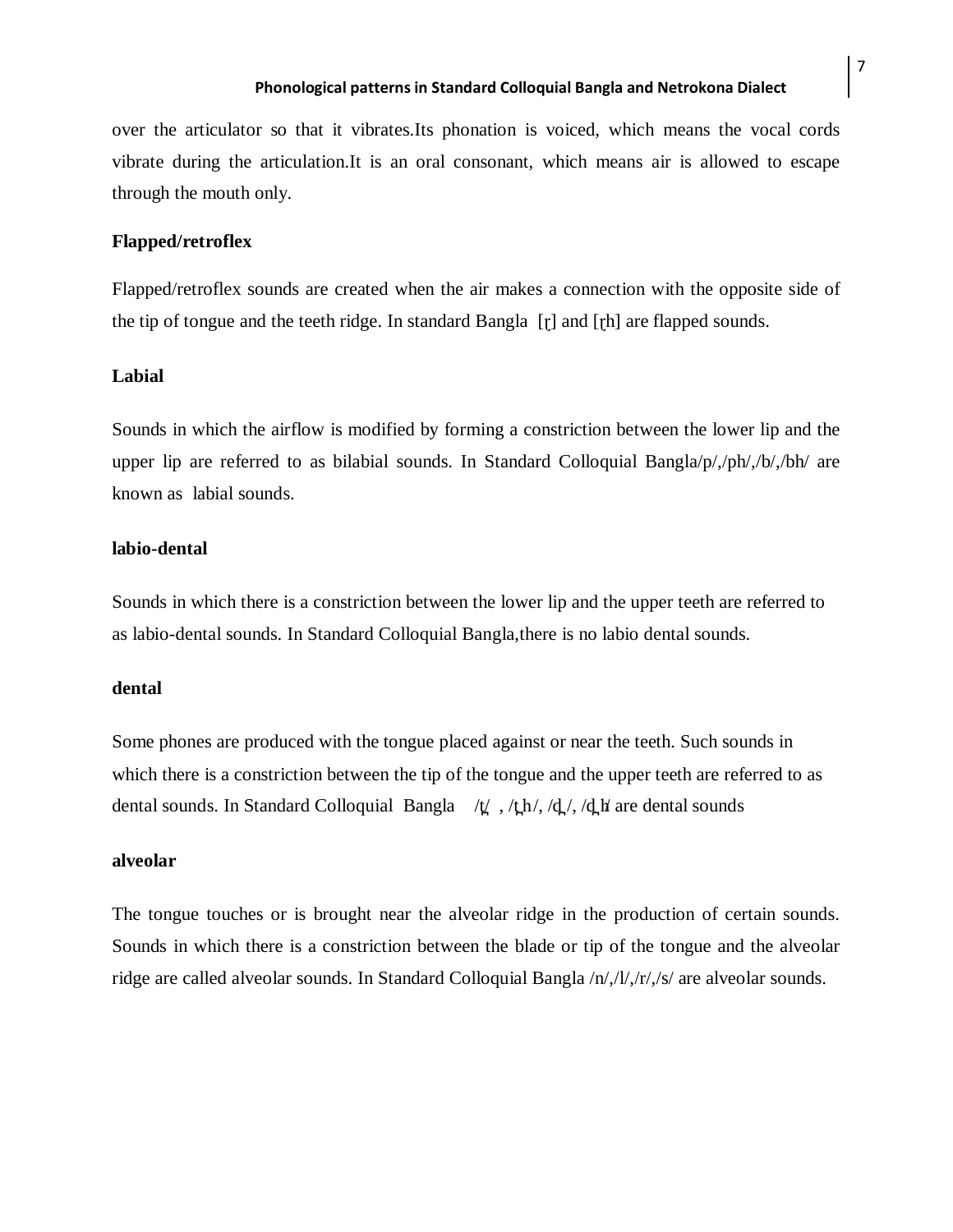## **Palato-Alveolar**

Just behind the alveolar ridge, the roof of the mouth rises sharply. This area is known as the palato-alveolar or post alveolar (and alveopalatal in some books) area.Sounds in which there is a constriction between the blade of the tongue and the palato-alveolar (or post-alveolar) are called palato-alveolar sounds.In Standard Colloquial Bangla,/t/,/th/,/d/,/dh/ are called palate alveolar sounds.

## **Palatal**

The highest part of the roof of the mouth is called the (hard) palate.

Sounds in which there is a constriction between the front of the tongue and the hard palate are called palatal sounds. In Standard Colloquial Bangla,/c/,/ch/,/j/,/jh/ are known as palatal sounds. **Velar**

Sounds in which there is a constriction between the back of the tongue and the velum are called velar sounds. In Standard Colloquial Bangla /k/,/kh/,/g/,/gh/,/ ŋ /are called velar sounds.

#### **Nasal**

David Crystal (1992) says- "Nasal is a term used in the phonetic classification of speech sounds on the basis of manner of articulation. It refers to sounds to allow an audible escape of air through the nose". (p:308)Both consonants and vowels may be articulated in this way. Nasal consonants occur when there is complete closure in the mouth, and all the air thus escapes through the nose. According to Abul Kalam manjur Rorshed in Standard Colloquial Bangla the number of nasalized vowels is equal to that of their oral counterparts, though the frequency of occurrence of nasalized vowels is far less than that of oral vowel. Ferguson (1968: 59) quotes on oral-nasal vowel frequency ratio of about 50 : 1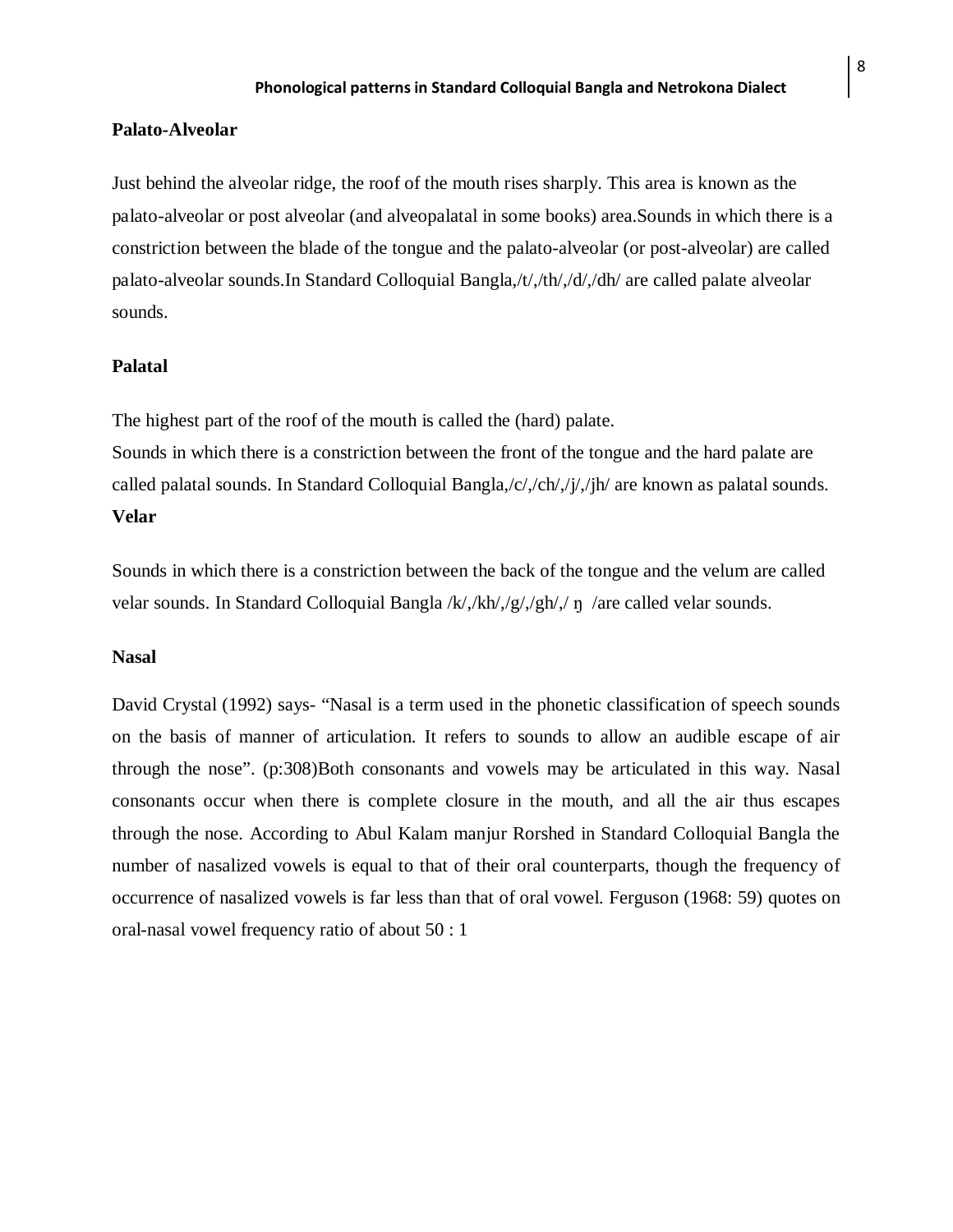

Fig1:**View of the vocal tract with places of articulation**

## **Aspiration**

Aspiration is the pronunciation of sounds with a puff of air from the lungs. It is the burst of air that accompanies the release or closure of plosives. According to Shunitikumar Chaterjee (1998) [h] based sounds are aspirated sounds. (p:42). Dr. Sunitikumar Chatterji in his famous 'Bhasha-Prakash Bangala Vyakaran' noted that every second and fourth consonants in the five-strong Bangla 'barga' (a group of five serial sounds in alphabetic list) are aspirated while others remain un aspirated (Chatterji 1996, p. 42). In Bangla, only plosives or stops are aspirated. Fricatives are not aspirated, nor are nasals, laterals, trills and approximants.Peter Roach thinks that while the air passes away it makes delay. For this reason the delayed aspirated sounds are also delayed voiced sounds [gh,jh,dh]. [k], [p], [c], [t] are un aspirated sounds. When the un aspirated sounds are produced passing air does not make any delay and that is why un aspirated sounds are also known as instant unvoiced sounds.

## **Voicing**

Daniul Haque (1993) says- "The air originated from the lungs goes through the trachea/wind pipe, passes the way of glottis and reaches to the mouth." (p:32).The vocal cords, or vocal folds, are a combination of muscle and ligament located within the larynx, stretching horizontally across it and attached to its cartilages, and it sits on the top of the trachea.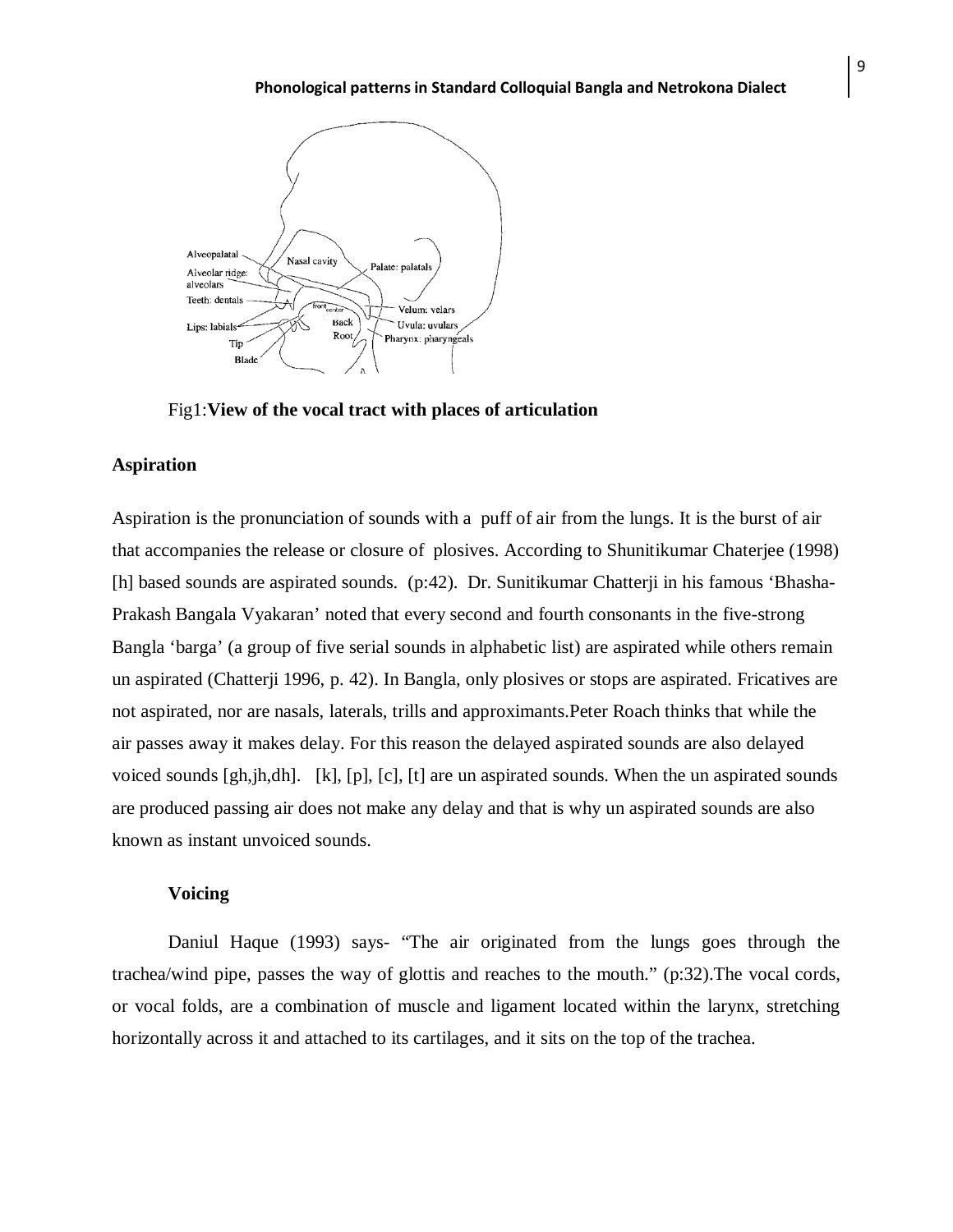- 1. If the vocal folds are held apart, the air can flow between them without being obstructed so that no noise is produced by the larynx. When air exits the lungs and passes through laryngx and open vocal folds, the folds do not vibrate. Sounds that are produced this way are called voiceless , examples of voiceless sounds: [/f/](http://emedia.leeward.hawaii.edu/hurley/Ling102web/sound_files/phonetic_sounds/f.mp3), [/k/](http://emedia.leeward.hawaii.edu/hurley/Ling102web/sound_files/phonetic_sounds/k.mp3), [/s/](http://emedia.leeward.hawaii.edu/hurley/Ling102web/sound_files/phonetic_sounds/s.mp3), [/h/](http://emedia.leeward.hawaii.edu/hurley/Ling102web/sound_files/phonetic_sounds/h.mp3) ,/ch/,/kh/.
- 2. When air is forced up the trachea from the lungs, at a certain pressure it is able to force its way through the vocal cords, pushing them open. The folds are close together and tensed, causing them vibrate rapidly.. All vowels are voiced and consonants are both voiced and voiceless. Sounds produced this way are called voiced ,examples of voiceless sounds: [/b/](http://emedia.leeward.hawaii.edu/hurley/Ling102web/sound_files/phonetic_sounds/b.mp3), [/v/](http://emedia.leeward.hawaii.edu/hurley/Ling102web/sound_files/phonetic_sounds/v.mp3), [/z/](http://emedia.leeward.hawaii.edu/hurley/Ling102web/sound_files/phonetic_sounds/z.mp3) ,/dh /,/bh/



Figure 2 : Vocal Folds

## **Assimilation**

Sukumar Sen says- "In case of articulation two proximal sounds are influenced by each other.''(p:166) This process is called assimilation in phonology. Darid crystal (1992)says- "Assimilation is a general term in phonetics which refers to the influence exercised by one sound segment upon the articulation of another, so that the sounds become more alike or identical". (p:38)After changing the sound influenced by another, the two sounds become alike. Assimilation is a phonological process, in which the modification of a segment, brings about similarity with another, neighboring segment in a word. Thus the value of agreement is often found in assimilation where unvoiced segments become voiced, for example [m] is unvoiced in [podmo] but often the process of assimilation [m] becomes [d] which is a voiced sound.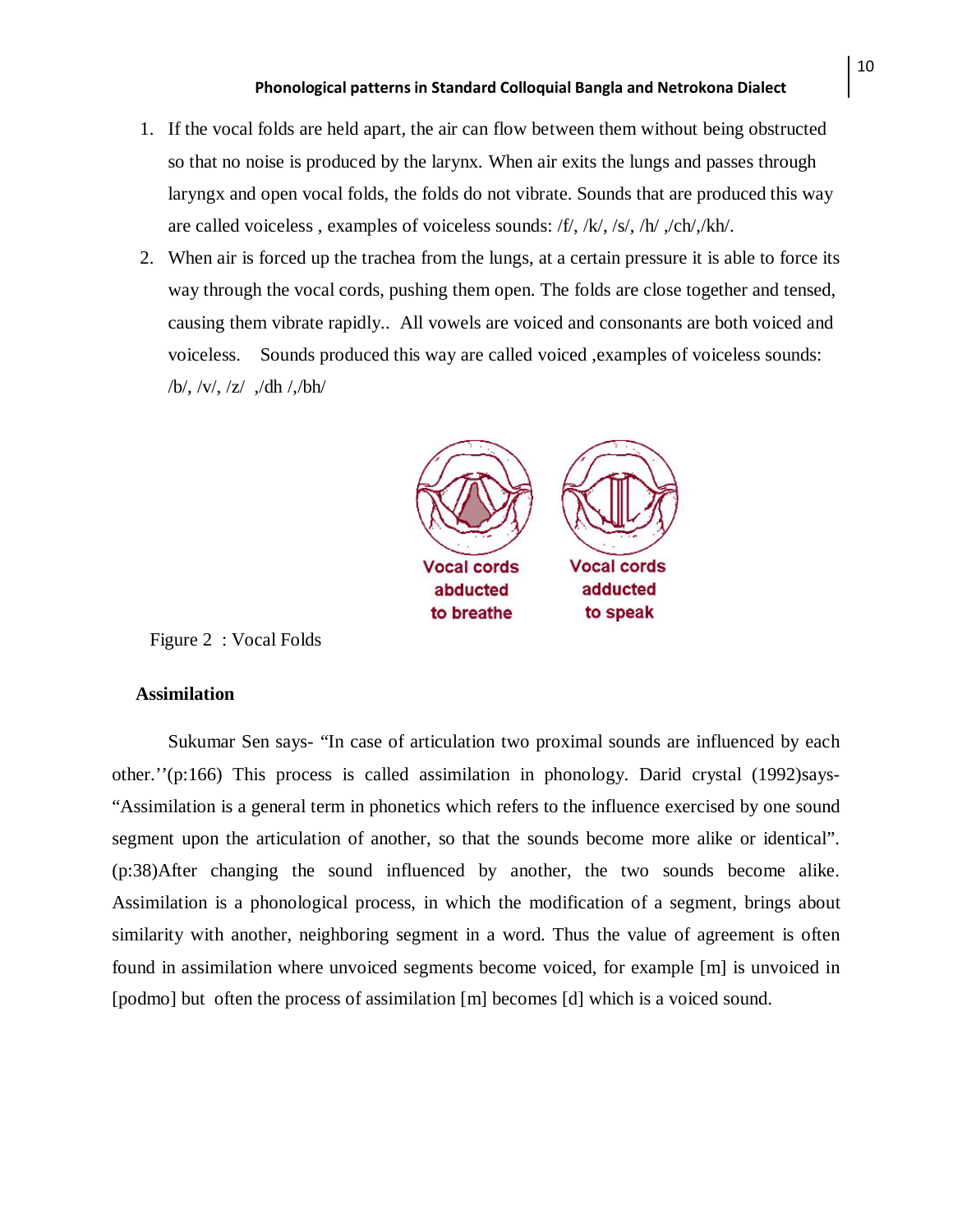## **Glottalization**

When sound carrying air-stream faces/envisages obstacle to the vocal cord, then glottal sounds are produced. In SCB [h] is only one glottal sound. ( as cited in Roach; 1992 : 49)

David Crystal(1992) refers that glottal is a term in the classification of consonant sounds on the basis of place of articulation: it is a sound made in the larynx due to the closure or narrowing of the glottis, the aperture between the vocal cords. (p:203) . The larynx is commonly called the voice box. The larynx houses the [vocal folds](http://en.wikipedia.org/wiki/Vocal_folds) (vocal cords), which are essential for [phonation.](http://en.wikipedia.org/wiki/Phonation) The vocal folds are situated just below where the tract of the [pharynx](http://en.wikipedia.org/wiki/Pharynx) splits into the [trachea](http://en.wikipedia.org/wiki/Vertebrate_trachea) and the [esophagus](http://en.wikipedia.org/wiki/Esophagus)

The glottis is that variable opening in between the vocal folds, and it changes shape during phonation and respiration. In quiet respiration the glottis is somewhat triangular.. A huge number of puffs of air produces aspirated sounds. The pulmonic air stream on its way into or out from the lungs has to pass through the wind-pipe or tracheas, at the top of which is the complicated organ called larynx. ( as cited in Abercrombie : 25)

It is the complete or partial closure of the [glottis](http://en.wikipedia.org/wiki/Glottis) during the articulation of sound. Air is compressed in the mouth or pharynx above the glottal closure and the air is released while the breath is still held. In summary, it can be said that when the glottalic sound for example [h] is produced the glottis is closed/narrowed; the air compressed in the mouth/pharynx; the air is stirred in the area of larynx and the root of the tongue helps in the entire process.

## **Glottal Stop**

The glottal stop is a type of [consonantal](http://en.wikipedia.org/wiki/Consonant) sound used in many [spoken](http://en.wikipedia.org/wiki/Speech_communication) [languages,](http://en.wikipedia.org/wiki/Language) produced by obstructing airflow in the vocal tract or, more precisely, the [glottis.](http://en.wikipedia.org/wiki/Glottis) The symbol in the [International Phonetic Alphabet](http://en.wikipedia.org/wiki/International_Phonetic_Alphabet) that represents this sound is 〈ʔ〉.Its [manner of articulation](http://en.wikipedia.org/wiki/Manner_of_articulation) is [occlusive,](http://en.wikipedia.org/wiki/Occlusive) which means it is produced by obstructing airflow in the vocal tract. Since the consonant is also oral, with no [nasal outlet,](http://en.wikipedia.org/wiki/Nasal_consonant) the airflow is blocked entirely, and the consonant is a [stop.](http://en.wikipedia.org/wiki/Stop_consonant) Its [phonation](http://en.wikipedia.org/wiki/Phonation) is voiceless, which means it is produced without vibration of the vocal cords; necessarily so, because the vocal cords are held tightly together, preventing vibration. The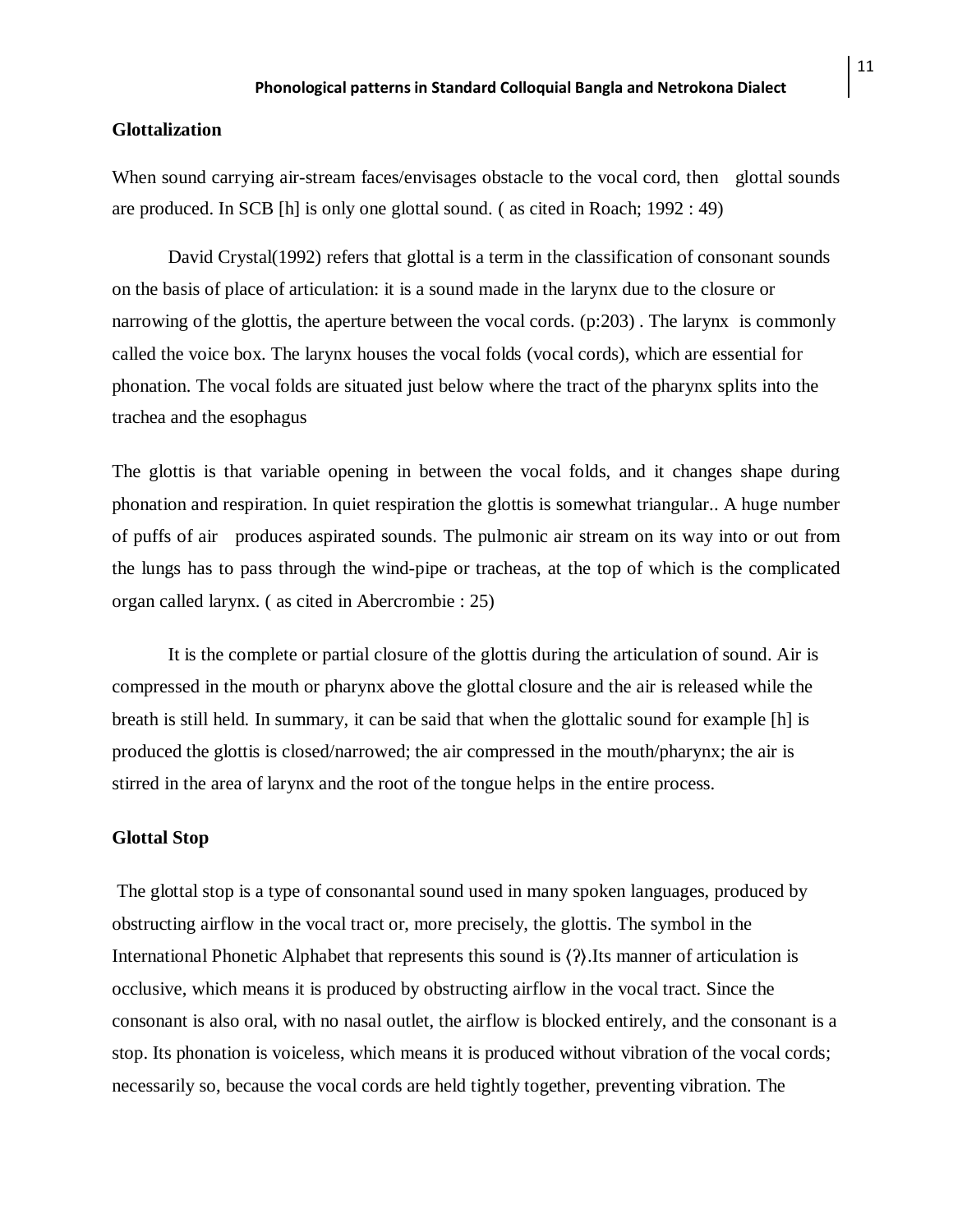[airstream mechanism](http://en.wikipedia.org/wiki/Airstream_mechanism) is [pulmonic,](http://en.wikipedia.org/wiki/Pulmonic_egressive) which means it is articulated by pushing air solely .



## **Figure3: glottis**

## **Consonant Clusters**

David Crystal(1992) says- "Cluster is a term used to refer to any sequence of adjacent consonants occurring initially/medially/finally in a syllable.''(p:77) In consonant clusters, adjacent consonants may not be identical .Rules proposed by Abul Kalam Monjur Morshed.

C1c2- s+ any stop+/r/ :[s + r]- [sranti]-comfort; [s+ t̪] [nasta] -food

C1c2-any stop+/r/ or/l/ :[d+r] –[ d\_riro]-determined ; [k+l]- [klanto] -tired

Shuchorita Bandapaddhai (2005)defines consonant clusters in this way.

"If two adjacent consonants are articulated with same emphasis then, consonant cluster is created".(p:23). According to her statement there are 250 consonant clusters in Bangla language but specifically there are 36 consonants. Plosive + nasal :  $[i + n]$  [khajna]-tax; plosive+ lateral:  $[b+ 1]$  [tobla]-music instrument. Plosive + rolling:  $[d_1 + r]$  [fud hano]-correction; Plosive + retroflex:  $[k + r]$  [nekre]-wolf; Plosive + fricative:  $[d + f]$  [badfa]-king; Sibilant + any consonant:  $[f + k]$  [porifkar]-clean; liquid + any consonant:  $[l + n]$  [alna] –almira; retroflex + any consonant: [porti]-falling; nasal + any consonant:  $[n + bh]$  [bonbhojon]-picnic

Medial consonant clusters are frequent in SCB. The stops in SCB occur in systematic articulatory order; un aspirated sound is followed by an aspirated sound (i.e. [p+ph], [t+th], [t+th], [c+ch], and [k+kh] and the voiceless sounds are followed by their unvoiced counterparts (i.e. [b+bh],  $[d+dh]$ ,  $[d+ d_h]$ , [j+jh], [g+gh].( as cited inFerguson, 1962 : 31)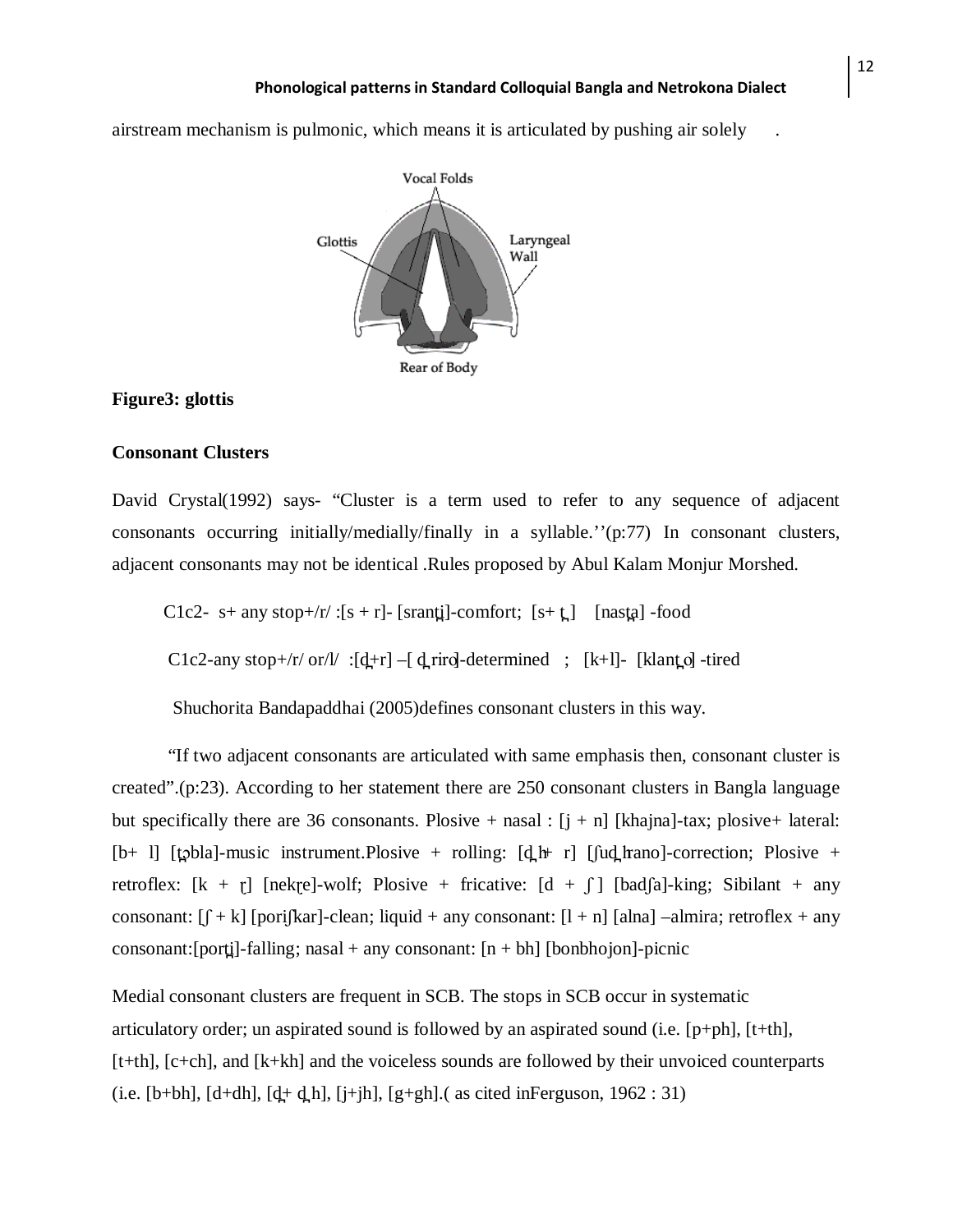$[c+ch] \rightarrow [focchol]$  solvent

 $[t + th] \rightarrow [ut_t \cdot \text{tan}]$  restoration

 $[d + d h] \rightarrow [u d_d]$  har rescue

## **Gemination**

Abul kalam Monjur Morshed defines that the most familiar assimilatory process in SCB is found in the gemination (two identical consonant) of consonants. The process shows both progressive and regressive. David Crystal (1992)says- "Gemination is a term used in phonetics and phonology for a sequence of identical adjacent segments of a sound in a single morpheme". (p:196)SCB – follows gemination in words for example.

 $[hot\_ta]$  – assassination

[laddu] – sweet

Because of the syllable division, a geminate sequence can not be regarded as simply a long consonant and transcriptional differences usually indicate this, e.g [tt] or [dd] is geminate and [t :] or [d :] is long.Moreover, these long segments of sound can not be separated by epenthetic vowels (insertion of vowel within a single morpheme).

True geminates are contrasted with fake or apparent geminates where identical segments have been made adjacent through morphological concatenation (chain) , for example fobbai: all people, chotto : small , et ptuku : little

In the above mentioned examples [b],  $[t]$ ,  $[t]$  are uttered twice staying side by side and these phonemes make emphasis while making a morpheme.

According to Abul Kalam Monjr Morshed, in case of gemination long consonants have phonetic occurrence under certain conditions. Preceding consonantal segment is always longer than the following one. This contrast is significant in geminated consonants. All the consonantal segments except [r] and [h] can be geminated in SCB (Standard Colloquial Bangla).Abul Kalam Monjur Morshed identifies possible types of gemination in SCB: [p+p] [khoppor] clutches;[b+b] [kabbo]- poem, [t+t̪] [mot̪t̪]-exultant; [d]+d̪] [bid̪d̪a]-knowledge;[t+t] [thatta]-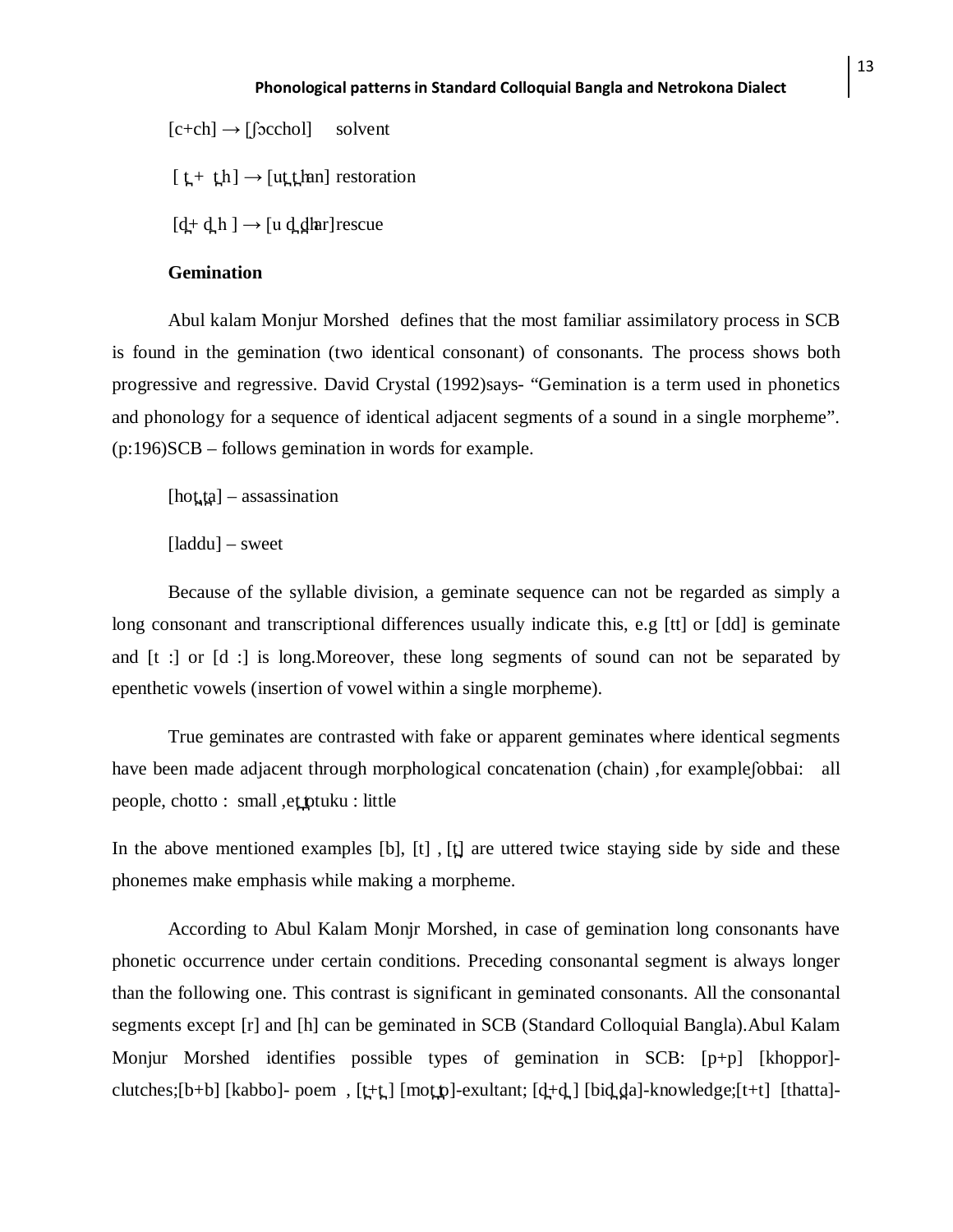jock, [d+d] [laddu]-sweet;[c+c] [gocca]- compensation;[j+j[bhojjo]-edible; [k+k] [tekka]- [competition/race] ;[g+g] [joggo]-qualified; [m+m] [ʃommukh]-front,;[n+n] [bonno]-wild, [ʃ+ ʃ] [bi  $\int$ [o]-globe, [l+l] [kella]-fort.

## **Spirantization**

According to Sukumar Sen Spirantization is a term when stops are articulated like sibilants. i.e. the air stream takes time while passing away from the mouth (p:47)It occurs when the bilabial /p/,/b/and palatal /c/,/ch/, /j/are replaced by spirants /f/, /s/, /z/.The front part of the tongue touches the hard palate and produces palatal sounds like /c/, /ch/, /j/

#### **Methodology**

The current paper presents an analytical research regarding the sound patterns of Standard Colloquial Bangla and Netrokona Dialect. In order to conduct this research I have chosen a number of words which are my study materials. Then I had to go to my study place i.e. Netrokona town. I selected the village Jithon where I collected sound patterns of five people who are my study respondents. The standard form of the words was uttered and then they uttered the same words in their own style. Through this way I collected data. This entire procedure took two days for inconvenience of electricity.

#### **Data Collection**

My research work is entirely based on analysis of particular data. Firstly I jotted down lots of words and analyzed those considering the phonological criteria for example allophones etc. Finally I selected a number of words as my study materials. With the help of these selected words, I went to my study place. My study informants positively responded to this study. They to some extent seemed to be enthusiastic as I wanted to come to know their pronunciation as the elements of my study. I had to make them understand the significance of local language. In true sense, the informants helped me cordially while collecting data (sound pattern of dialect).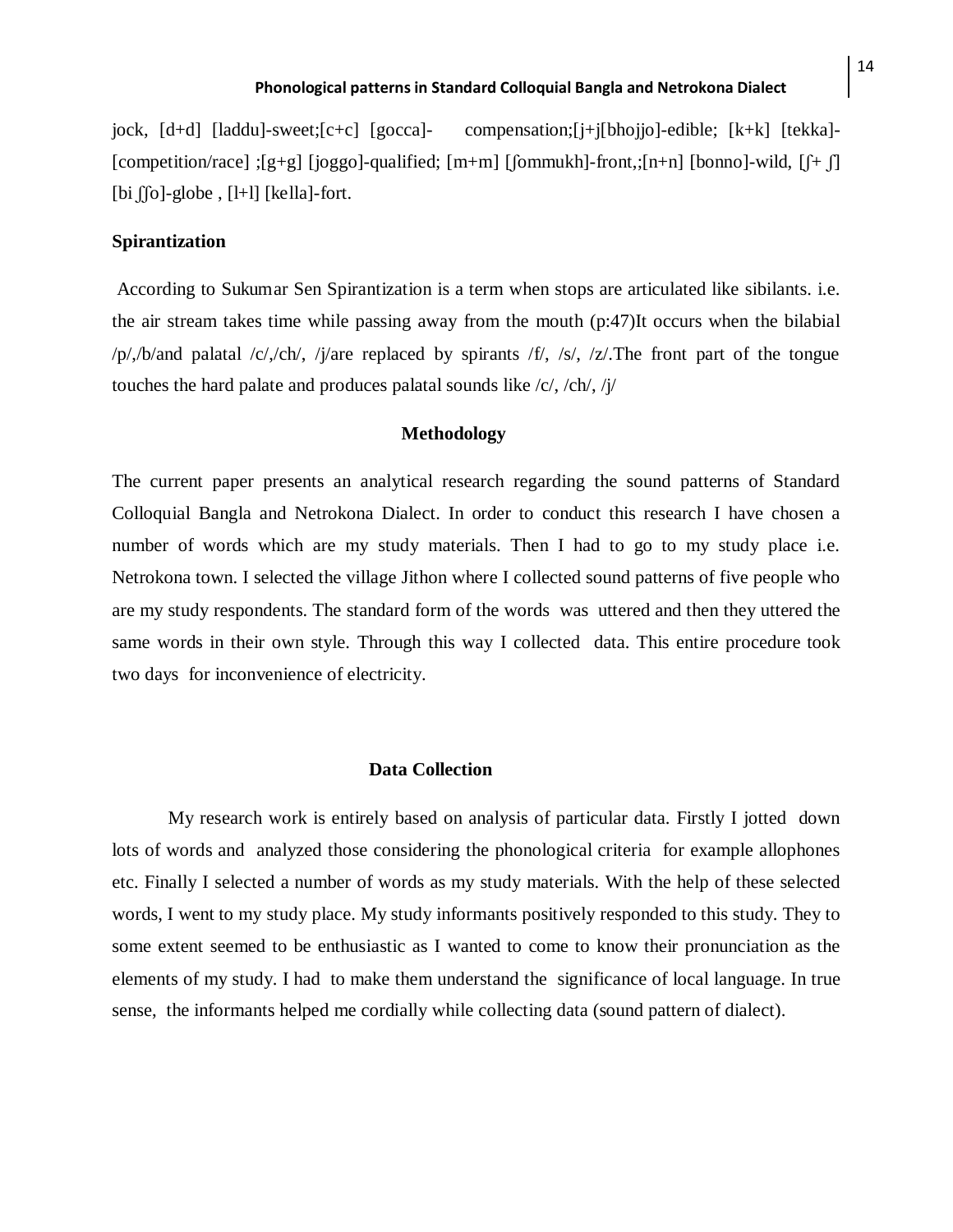#### **Data Analysis**

I have analyzed the data by keeping in mind several phonological components. I arranged the data by using several tables so that the findings can be lucid and comprehensible.. Through the analysis I got particular phonemes of Netrokona dialect which hold phonological characteristics exclusively. This research is qualitative as well as quantitative. I have used a number of words as my study materials . Moreover I came to know different phonological criteria while studying the sound patterns of the words. The respondents of my research work are given below:

| Name                  | Age | Occupation     |
|-----------------------|-----|----------------|
| Md. Atikur Rahman     | 42  | service holder |
| Md Shobuj             | 40  | farmer         |
| Md Sultan             | 46  | farmer         |
| <b>Bayejid Tasnim</b> | 25  | student        |
| <b>Ashraf Dawood</b>  | 53  | service holder |

Among these participants, who live in the village(farmer) produced the original sound pattern of Netrokona Dialect. The respondents who are in service produced a little bit standard form of Bangla. The only participant who is a student uttered both standard Bangla and the dialectal form of Bangla Language.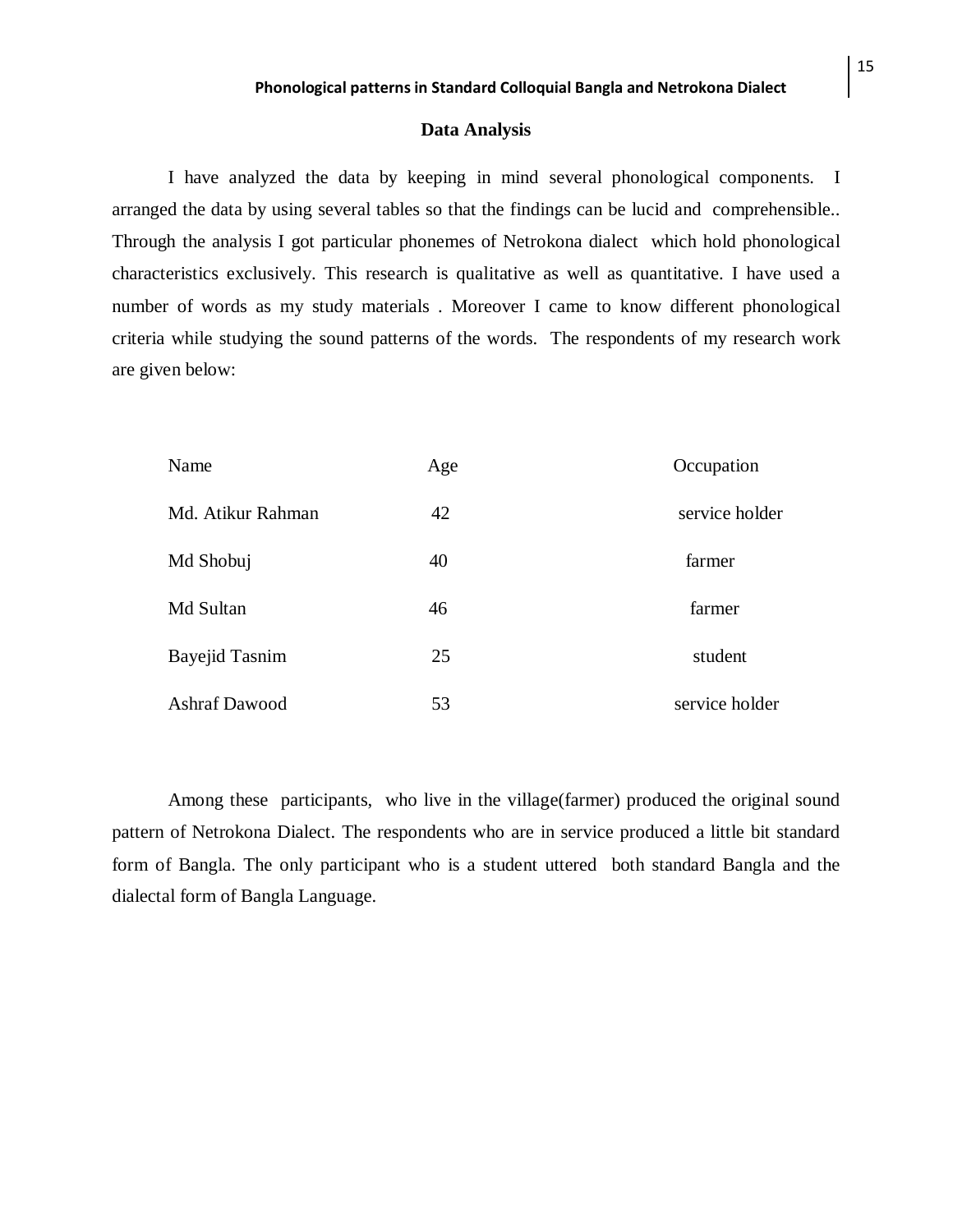# **Diphthongs in SCB andNetrokona Dialect**

| <b>SCB</b>                           | ND                                    |
|--------------------------------------|---------------------------------------|
| / $u$ /- [uo]-[kuo](well)            | / $u$ /- [ua]                         |
|                                      | [kaua](crow)                          |
| $ a $ $ ae $ [ba e](left)            | $/a$ -[ai]- [ $\text{tain}$ ](he/she) |
| [au][chauni](shed)                   | $ ao $ - [aon](come)                  |
| /o/ $ oe $ [d̪] he](wases)           | /o/-[oi]- [goiob](guava)              |
| $ oa $ [dhoa](smoke)                 | $ ou $ - [houri](mother               |
|                                      | in law)                               |
|                                      | $ oa $ - [roa](plant of               |
|                                      | paddy)                                |
| [o][oe [joe](victory)                | $/$ 0 $/$ -[0 i]- [loin] (lets go)    |
|                                      | $[30]$ - $[30n]$ (being)              |
|                                      | $[aa]$ - $[ba]$ (iron)                |
| i/-[ii][nii](take)                   | $/i$ -[ia]-[hial](fox)                |
| [ie][ <i>g</i> ieche]( <i>g</i> one) | $\lceil i\mu \rceil$ -                |
| $[i]$ [niom](rule)                   | [biug](substruction)                  |
| $/e$ -[ee][mee](girl)                | /e/-[ei] [heida] that                 |
| eo [[preosi](beloved)                |                                       |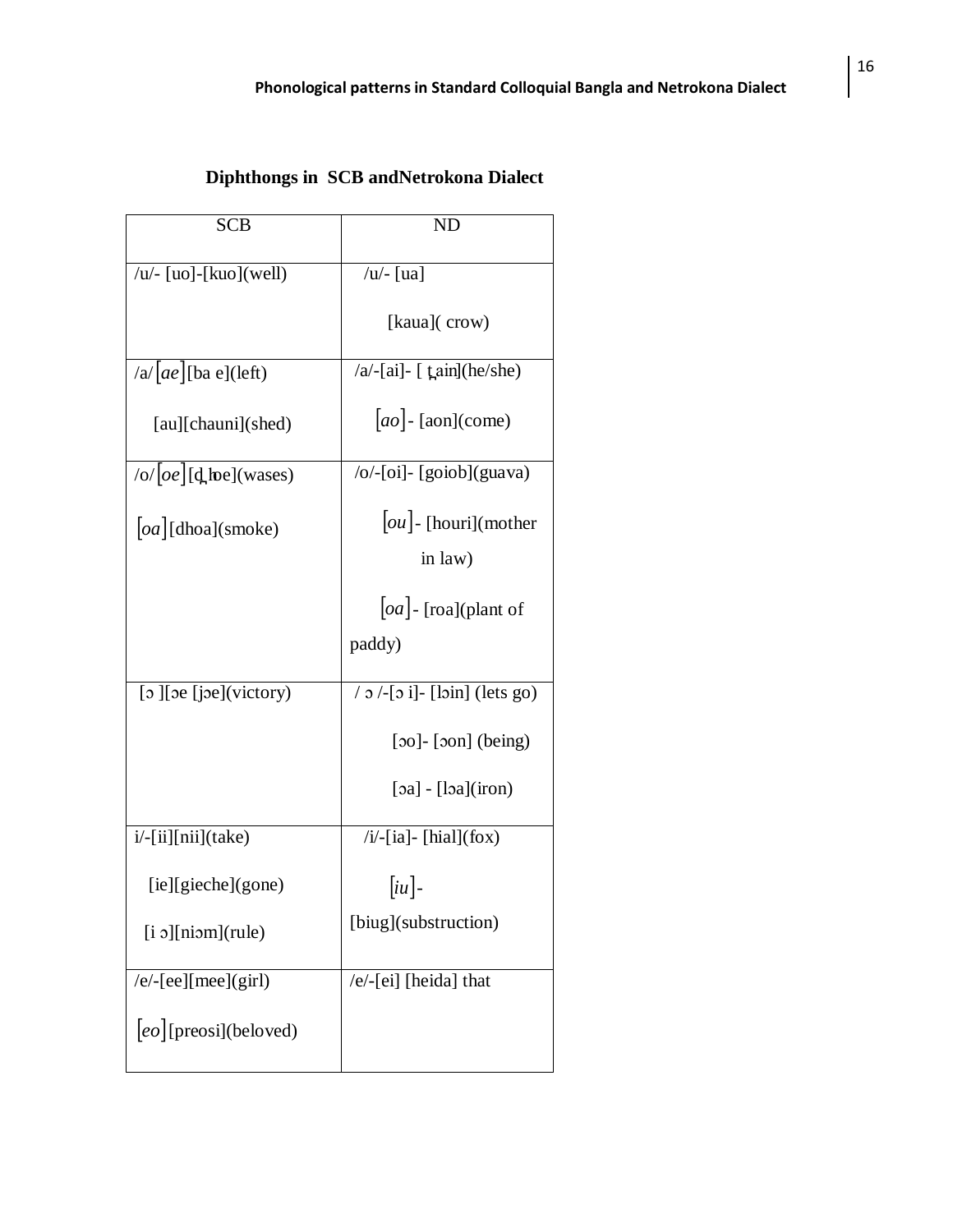Diphthongs is a common criterion of Standard Colloquial Bangla and Netrokona Dialect. In Netrokona dialect, insertion of /i/ or /u/ in a word makes diphthong for example [biog]-[bi*u*g]; [peara]-[goiob].Contact vowels by epenthesis are real diphthongs(as cited in Kakati1972:148). Glottal /h/ is common in Netrokona dialect like [sial]-[hial]. In case of this dialect aspirated /gh/ becomes non aspirated/g/ for example[ghumabo]-[gumaiam. Using same vowel phoneme SCB forms distinctive diphthongs like[ii],[ee],[ie],[uo] etc whereas ND forms [ua],[ai],[au].

#### **Semi-vowels in SCB andND**

| SCB                         | ND                |
|-----------------------------|-------------------|
| $\overline{O}$ -[jao] (go)  | Non existent      |
| $/i$ -[boi](book)           | $/i$ -[bilai] Cat |
| $\alpha$ -[moa]             | $\alpha$ [bia]    |
| Cake made of<br>puffed rice | Marriage          |
| $/e$ -[jae] (goes)          | non existent      |
| $/u$ [mou] (honey)          | non existent      |

Semivowels are common in Standard Colloquial Bangla and Netrokona Dialect. Semi vowels are not fully structured vowel. They can not make letter/syllable. They are pronounced before they are prominently structured. There are five semi vowels in SCB :/ $i/$ , $\frac{1}{a}$ , $\frac{1}{a}$ , $\frac{1}{a}$ , $\frac{1}{b}$ ,  $\frac{1}{c}$ . Whereas in Netrokona Dialect there are only two semi vowels:/i/,/u/.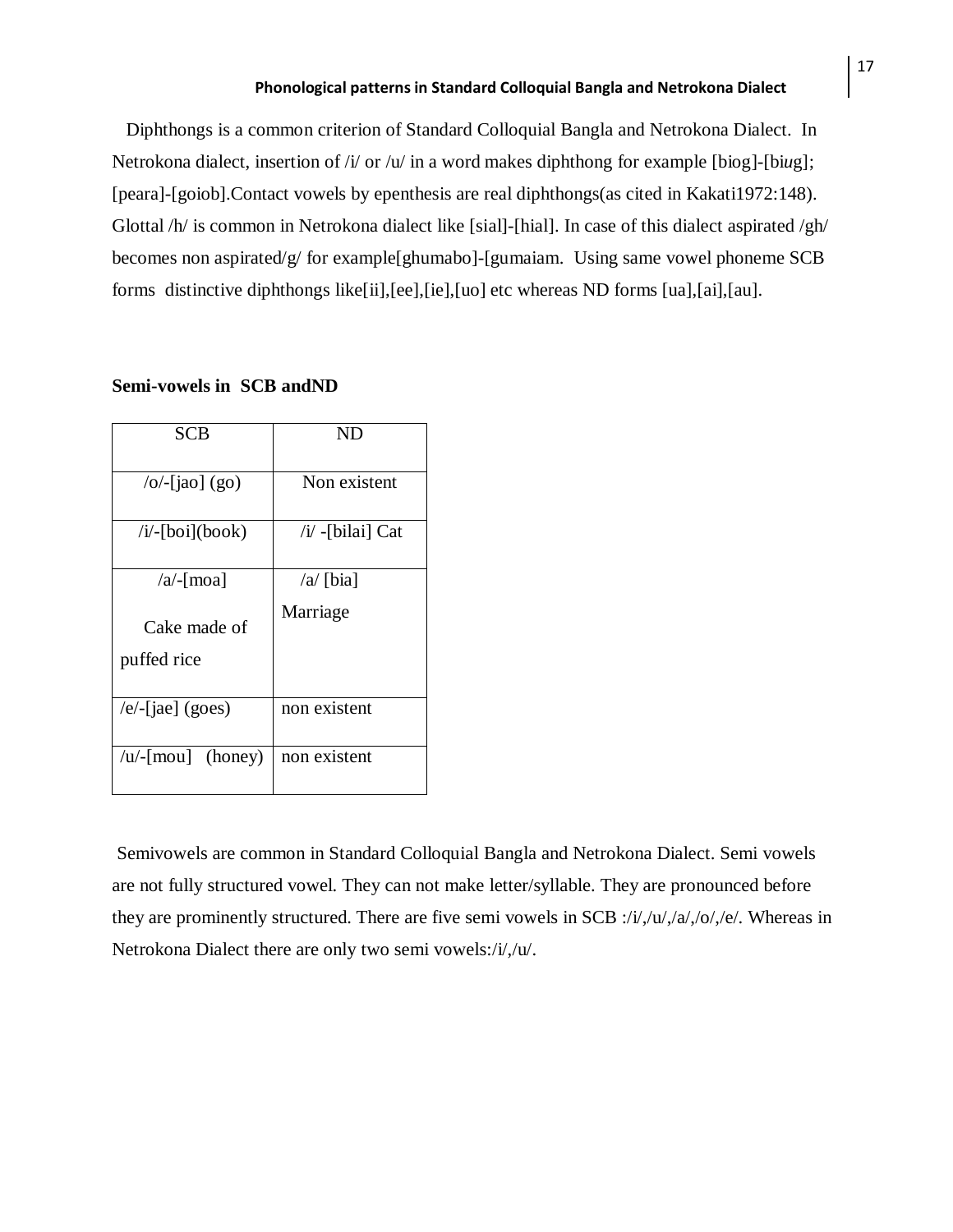# **Nasalization in SCB and ND**

| ND             | <b>SCB</b>          |  |
|----------------|---------------------|--|
| $/\mathrm{i}/$ | $\mathbf{i}$        |  |
| [isa]          | [idur]              |  |
| Shrimp         | Rat                 |  |
| Non existent   | /e/                 |  |
|                | [kecho]             |  |
|                | earthwarm           |  |
| /ae/           | /ae/                |  |
| [baeha]        | [dhaera]            |  |
| Curved         | [beating of a drum] |  |
| /a             | /a                  |  |
| [adu]          | [phad]              |  |
| Knee           | [trap]              |  |
| Non existent   | /O/                 |  |
|                | [d loa]             |  |
|                | [smoke]             |  |
| /u/            | /u/                 |  |
| [u]            | [kuri]              |  |
| Sense          | [bud]               |  |
| $/$ 0 $/$      | /2                  |  |
| [fosa]         | [bifod]             |  |
| rotten/spoled  | [in detail]         |  |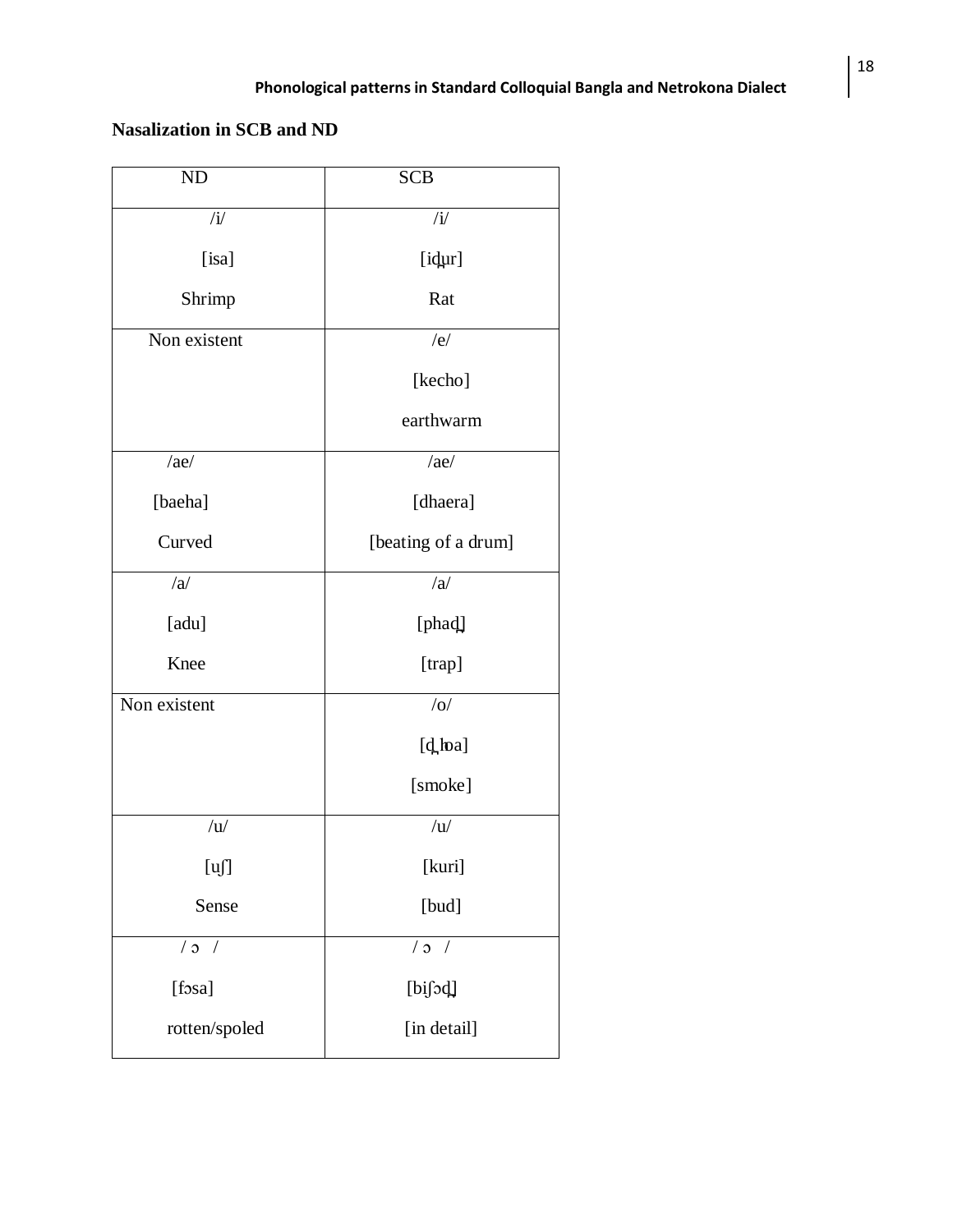In both SCB and Netrokona dialect the number of nasalized vowels is equal to their oral counterparts. In Netrokona dialect /e/ and/o/ ate non existant . While nasal sounds are produced lungs originated air passes through nasal cavity . When the nasal sounds are formed the velum is lowered. Use of oral vowels are more frequent in SCB than their oral counterparts

| Rules                      | <b>SCB</b>       | ND      | Glosses   |
|----------------------------|------------------|---------|-----------|
| $/kh$ /-/k/                | [pokkho]         | [pokko] | ripe      |
| $-th$ /-/ $d$ /            | [kathal]         | [kadol] | Jackfruit |
| $/bh$ /-/ $b$ /            | [ <i>law</i> ]   | [lab]   | Profit    |
| $/gh$ /-/g/                | [ghori]          | [gori]  | Watch     |
| $/dH -/d$                  | $[d_\text{par}]$ | [dar]   | Lend      |
| $\frac{1}{p}h\frac{-1}{p}$ | [laph]           | [lap]   | Jump      |
| $/dh$ /-/d/                | [dhakna]         | [dahun] | Cover     |

#### **Aspiration andNon-aspiration in SCB and ND**

Non aspiration is a common feature in Netrokona Dialect where aspirated /kh/, /th/, /bh/,/gh/, /dh/,/ph/, are changed into un aspirated /k/, /d/, /b/, g/, p/ etc. Aspiration is a common feature in Standard Colloquial Bangla. The bilabial plosives are produced with the two lips pressing against each other and then with sudden release of air with a plosion. In Bangla there are four bilabial plosives:  $/p/$ ,  $/p'$ ,  $/b/$  and  $/b/$ .  $/bh/$ . Dental plosives are produced with the front of tongue touching the back of upper teeth and suddenly releasing the air with a plosion. There are four dental plosives in Bangla: /t/, /th/, /d/, /and/, /dh/. Alveolar plosives are produced with the tip of tongue touching the alveolar ridge and then suddenly releasing air with a plosion. In Bangla there are four alveolar plosives: /t/, /t<sup>h</sup>/, /d/ and /dh/.Velar plosives are produced with the back of the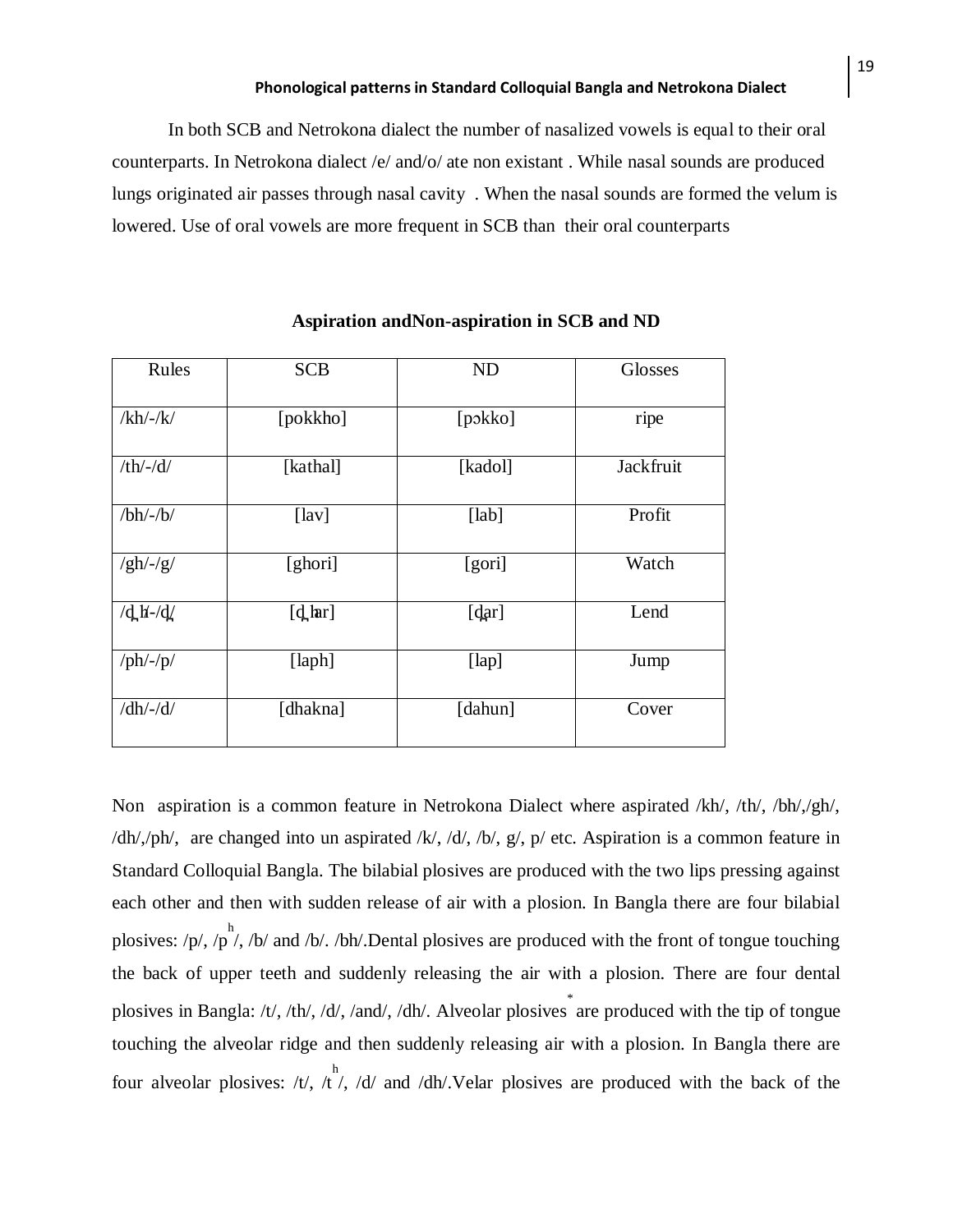tongue touching velum or soft palate and sudden release of air with a plosion. Bangla has four velar plosives: /k/, /k<sup>h</sup>/, /g/ and /g h/.Palatal plosives are produced with the mid of tongue touching the hard palate and sudden release of air with a plosion. Bangla has four palatal plosives  $\dot{c}$  : /c/, /c h/, /j/ and / jh/.

| <b>SCB</b>                          | ND                   |
|-------------------------------------|----------------------|
| $\frac{d}{d}$ h $\frac{1}{d}$ d han | $/p/-/b/$            |
| Paddy                               | [bisun] fan          |
| $\frac{g h}{g}$ [g hono]            | $/t$ /-/d/           |
| Thick                               | [bodi] knife         |
| $/bh$ /-[nobho]                     | /th/-/d/Stick        |
| sky                                 | [ladi]               |
| $/ih$ - /bojha/                     | $\frac{1}{x}$ [daeg] |
| Load                                | Pan                  |

## **Voicing in SCB and ND**

Voicing is natural in Standard Colloquial Bangla and Netrokona Dialect. In Netrokona Dialect voiceless /p/,/t/,/th/,/ch/ are being changed into voiced/b/,/d/,/g/,/d/ . SCB forms voiced sounds using /dh/,/gh/,/bh/,/jh/.While forming voiced sounds vocal cords are vibrated.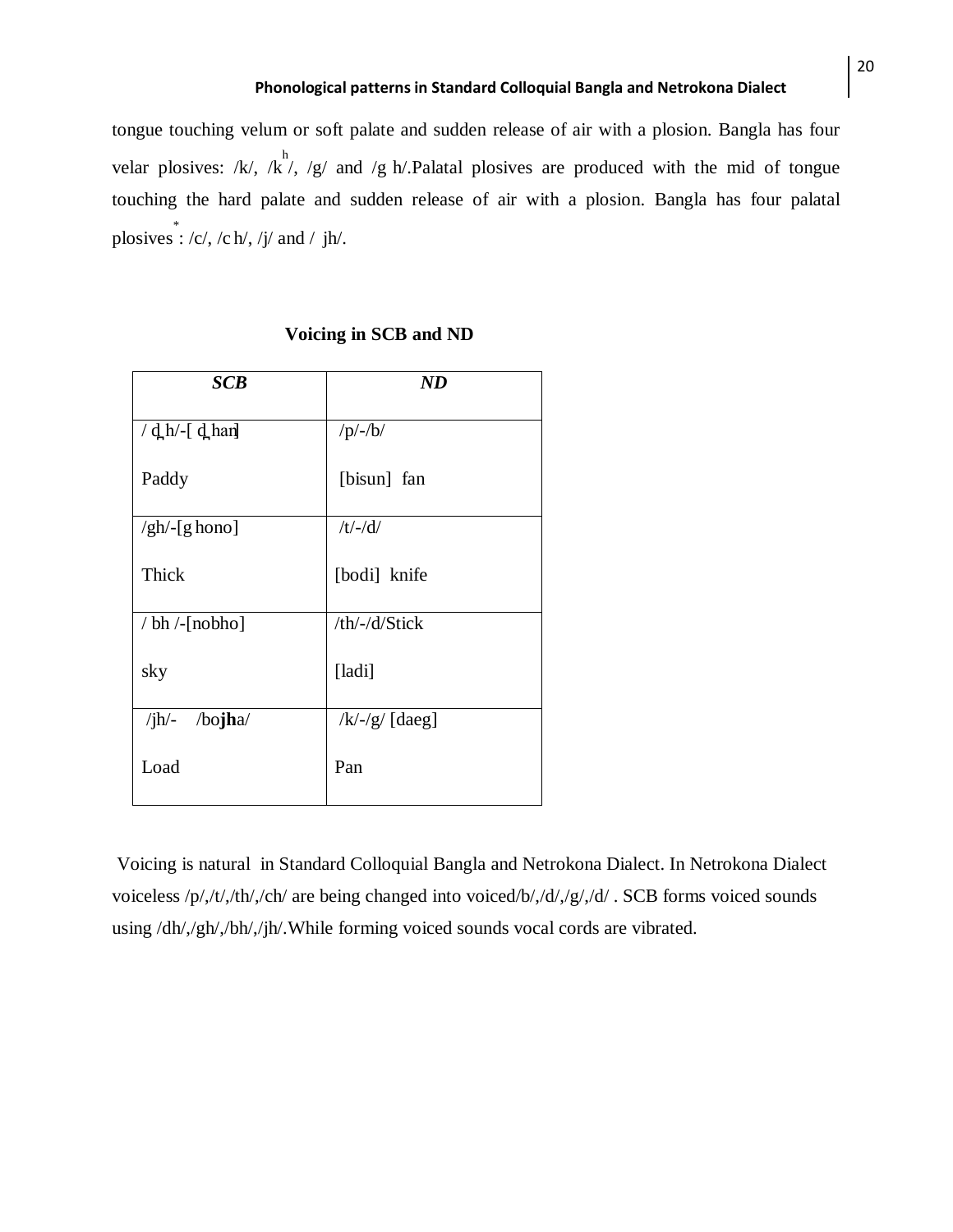| <b>SCB</b>                                          | <b>ND</b>                                               |
|-----------------------------------------------------|---------------------------------------------------------|
| /m/-/ $d/$ [podma] –<br>[pod_da] river<br>$/m/-/t/$ | $/r/-/b/$ [fobbonaf]<br>Alas<br>$\int$ /-/c/<br>[poccm] |
| [atma]-[atta]<br>Soul                               | West                                                    |
| $/r/-/m/$                                           | $/r/-/n/$                                               |
| $[d_{\rm{n}}] - [d_{\rm{n}}]$ [definition]          | [5nno]<br>Gold                                          |
| Religion                                            |                                                         |
| $/r/-/t/$                                           | $/r$ / $t$ [bot <b>i</b> ]                              |
| [korta]-[kotta]                                     | Admission                                               |
| Lord                                                |                                                         |

## **Assimilation in SCB and ND**

Netrokona Dialect follows regressive assimilation where the preceding consonant is changed by the following consonants and the assimilatory process is the substantial feature of germination of consonants where after changing one of the consonants , two consonants become identical. Standard Colloquial Bangla follows both regressive and progressive assimilation. In progressive assimilation the following consonant is changed by the preceding consonant.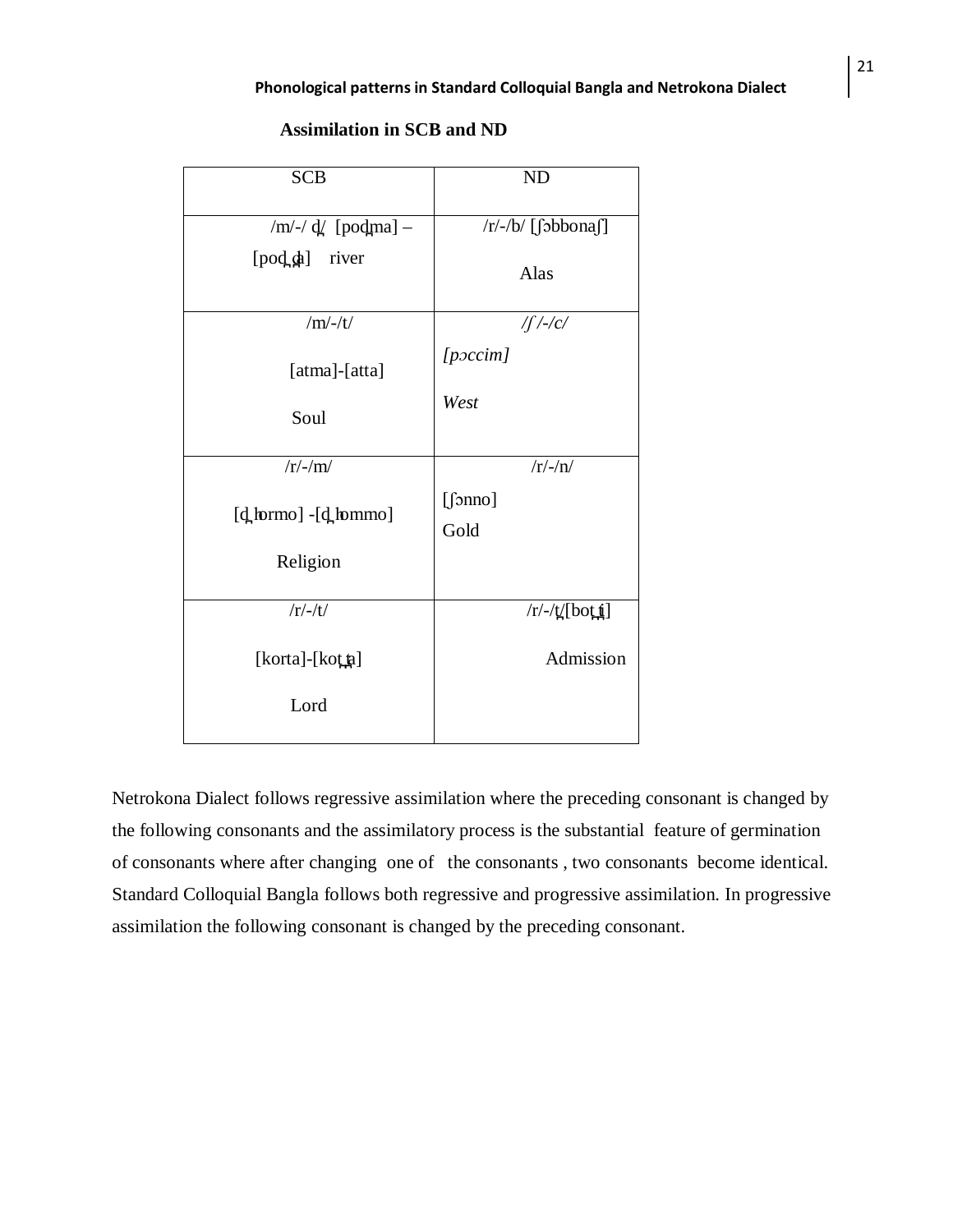## **Glottalization in SCB andND**

| <b>Rules</b>      | <b>SCB</b>             | ND                                                                                                                                                                                                                                                                                                  | <b>Glosses</b> |
|-------------------|------------------------|-----------------------------------------------------------------------------------------------------------------------------------------------------------------------------------------------------------------------------------------------------------------------------------------------------|----------------|
| $/p/-/h/$         | [picchil]              | Hisla                                                                                                                                                                                                                                                                                               | Slippery       |
|                   | [dupur]                | [duhor]                                                                                                                                                                                                                                                                                             | noon           |
|                   | [kapor]                | [kahor]                                                                                                                                                                                                                                                                                             | cloth          |
| $\int \int$ /-/h/ | $[\int$ iŋ]            | [hip]                                                                                                                                                                                                                                                                                               | Horn           |
|                   | [fere]                 | [haira]                                                                                                                                                                                                                                                                                             | finished       |
|                   | [fotti]                | [hasa]                                                                                                                                                                                                                                                                                              | true           |
|                   | $[$ fofur]             | [hour]                                                                                                                                                                                                                                                                                              | father inlaw   |
|                   | $[\intak]$             | [hag]                                                                                                                                                                                                                                                                                               | vegetable      |
| $/j/-/h/$         | [jha [u]               | [hasun]                                                                                                                                                                                                                                                                                             | mop            |
| $/k/-/h/$         | $[f \circ \text{kal}]$ | $[$ $[$ $]$ $[$ $]$ $[$ $]$ $[$ $]$ $[$ $]$ $[$ $]$ $[$ $]$ $[$ $]$ $[$ $]$ $[$ $]$ $[$ $]$ $[$ $]$ $[$ $]$ $[$ $]$ $[$ $]$ $[$ $]$ $[$ $]$ $[$ $]$ $[$ $]$ $[$ $]$ $[$ $]$ $[$ $]$ $[$ $]$ $[$ $]$ $[$ $]$ $[$ $]$ $[$ $]$ $[$ $]$ $[$ $]$ $[$ $]$ $[$ $]$ $[$ $]$ $[$ $]$ $[$ $]$ $[$ $]$ $[$ $]$ | Morning        |
|                   | [dokan]                | [duhan]                                                                                                                                                                                                                                                                                             | shop           |
|                   | [boka]                 | [boha]                                                                                                                                                                                                                                                                                              | rebuke         |

The glottalization feature is quite common in Netrokona dialect where bilabial /p/, alveolar/s/, palatal /jh/, velar/k/are changed into glottal /h/. The glottalic sound for example /h/ is produced when the glottis is closed/narrowed; the air compressed in the mouth/pharynx; the air is stirred in the area of larynx and the root of the tongue helps in the entire process. In SCB /h/ forms different morphemes of its own i.e without changing any other consonant for example [ha  $\int$ i](laugh)/[ha $\int$ ].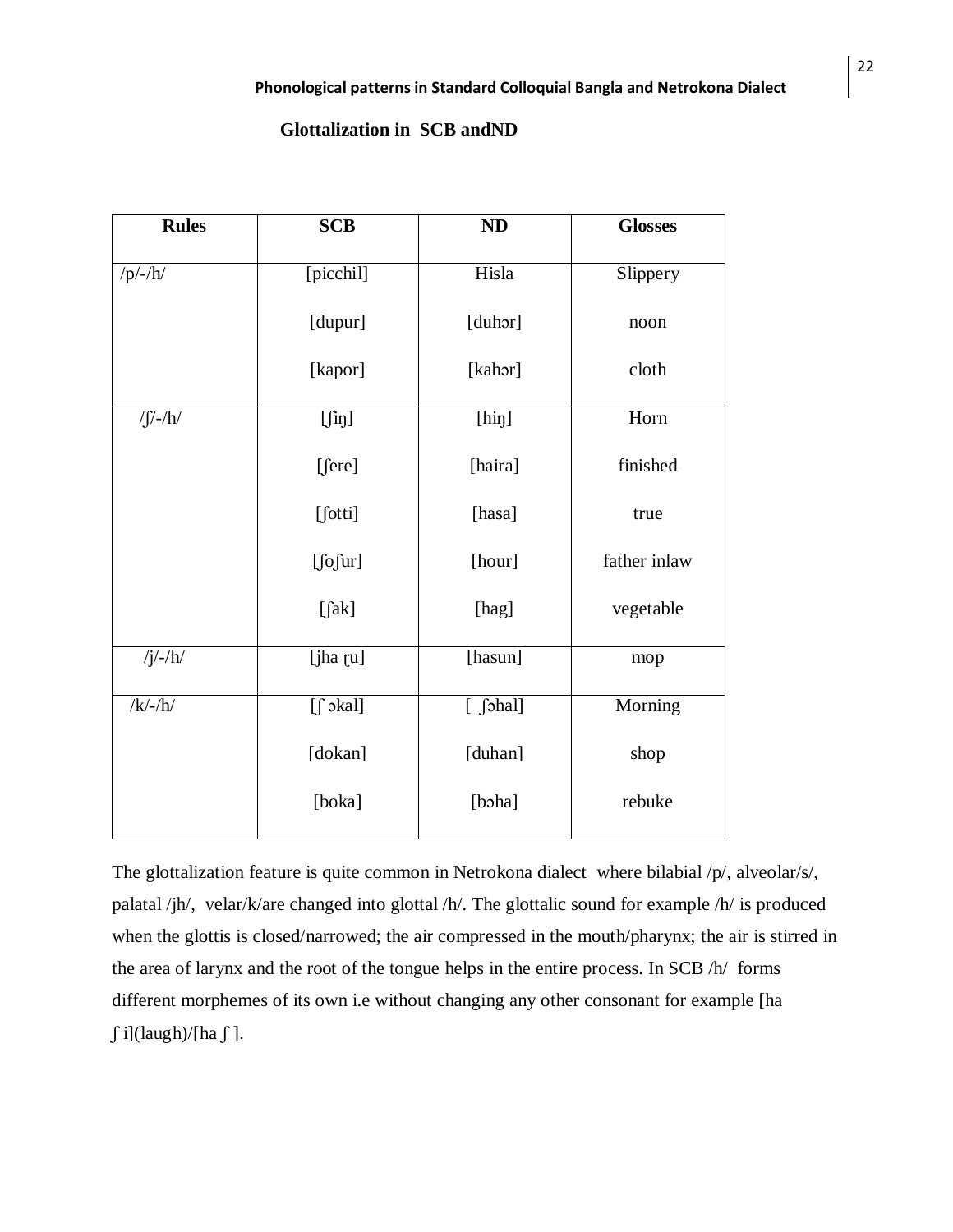| <b>Glottal stop</b> | <b>SCB</b> | <b>ND</b> | glosses  |
|---------------------|------------|-----------|----------|
| $/h/-/?/$           | [holud]    | [?Idi]    | tarmaric |
|                     | [hat]      | [?t]      | hand     |
|                     | [hoi]      | [?i]      | is       |

 The glottal stop is a type of [consonantal](http://en.wikipedia.org/wiki/Consonant) sound used in many [spoken](http://en.wikipedia.org/wiki/Speech_communication) [languages,](http://en.wikipedia.org/wiki/Language) produced by obstructing airflow in the vocal tract or, more precisely, the [glottis.](http://en.wikipedia.org/wiki/Glottis) The symbol in the [International Phonetic Alphabet](http://en.wikipedia.org/wiki/International_Phonetic_Alphabet) that represents this sound is / $\frac{2}{15}$ . Its [manner of articulation](http://en.wikipedia.org/wiki/Manner_of_articulation) is [occlusive,](http://en.wikipedia.org/wiki/Occlusive) which means it is produced by obstructing airflow in the vocal tract. Its [phonation](http://en.wikipedia.org/wiki/Phonation) is voiceless, which means it is produced without vibration of the vocal cords; because the vocal cords are held tightly together, preventing vibration.In Netrokona Dialect it is very frequent in use where the air flow is obstructed in the vocal tract i.e it can not pass through the tract and this occlusion creates this stop glottalic sound. In SCB glottal stop is not found generally

## **Consonant Clusters in SCB and Netrokona Dialect**

# **SCB ND**  $[p + \int]$  $[\int$   $\infty$  n  $\int$   $\infty$ ] hesitation  $[n+j]$ [hainjabala] evening  $[n+h]$ [kunhano] where  $[n+k]$ [ankora] quite fresh  $[n+g]$ [baingun] brinjal

## **Nasal +any consonant**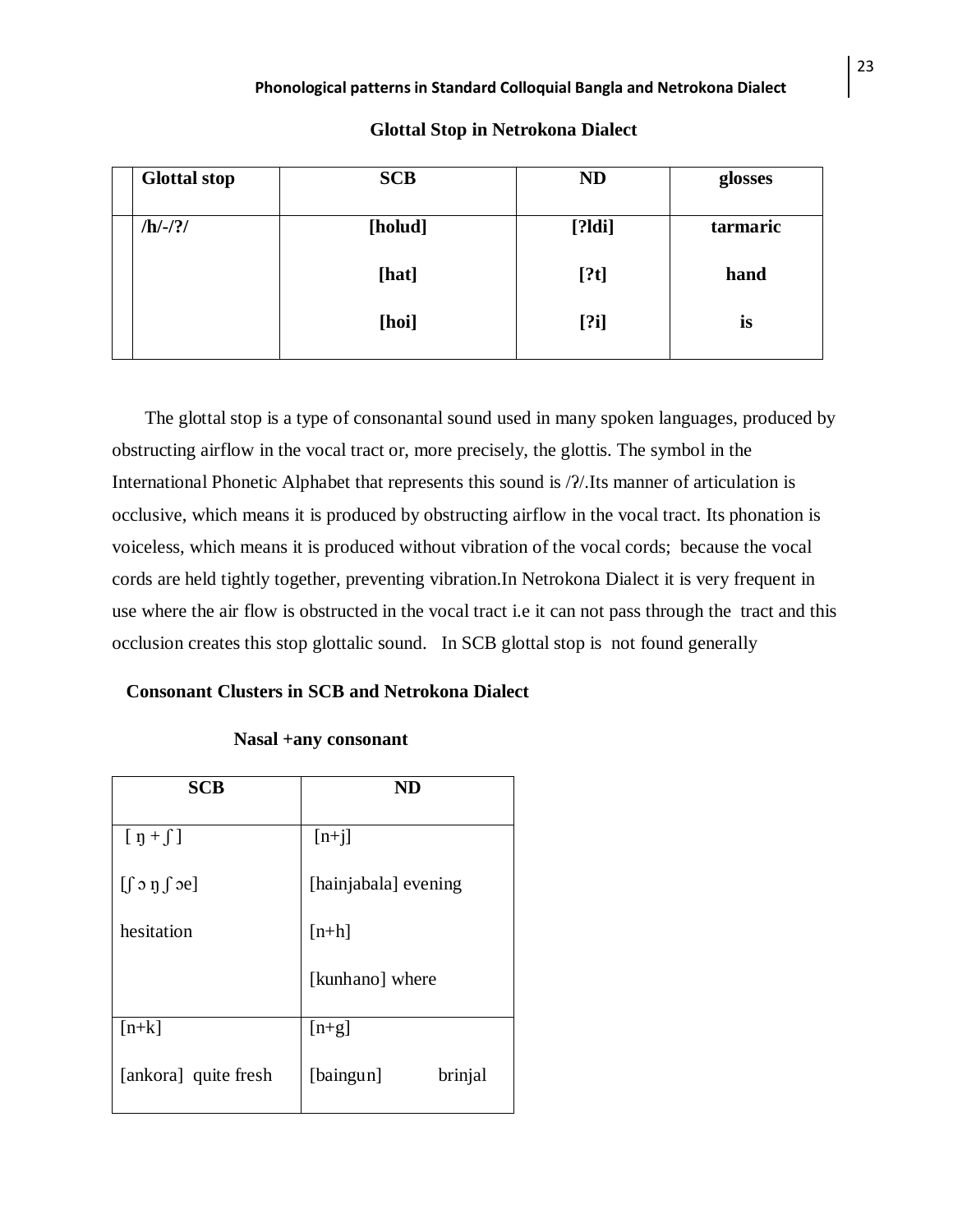**Both Standard Colloquial Bangla and Netrokona Dialect follows the rules of consonant clusters.Nasal+any consonant such as fricative /** ʃ /,plosive/k/,glottal/h/. Using this rule .SCB and ND forms different lexicons with different meaning. These phonemes are un aspirated i.e there is no puff of air during word formation except  $/\int$  and this sound is a hissing, sibilant sound. Medial cluster is evident in this regard.

| <b>SCB</b>                     | <b>ND</b>               |
|--------------------------------|-------------------------|
| $[t+p]$                        | $[k+kh]$                |
| [atpoure]                      | [aekkhano] Together     |
| $[i+gh]$                       | $[t+k]$                 |
| [fajghor]                      | [loitka] hang           |
| dressing room                  | Hang                    |
| $[gh+ d]$                      | $[g+ t]$                |
| [majh doria] middle of the sea | [baegti] all the things |

 **plosive + plosive** 

Standard Colloquial Bangla and Netrokona Dialect follows consonant clusters by using the rule of plosive+plosive. This plosive sounds are both aspirated and un aspirated in nature. Above the mentioned examples present voiceless sounds . Only/g/ and /gh/ are voiced sounds. Medial cluster is common in this case.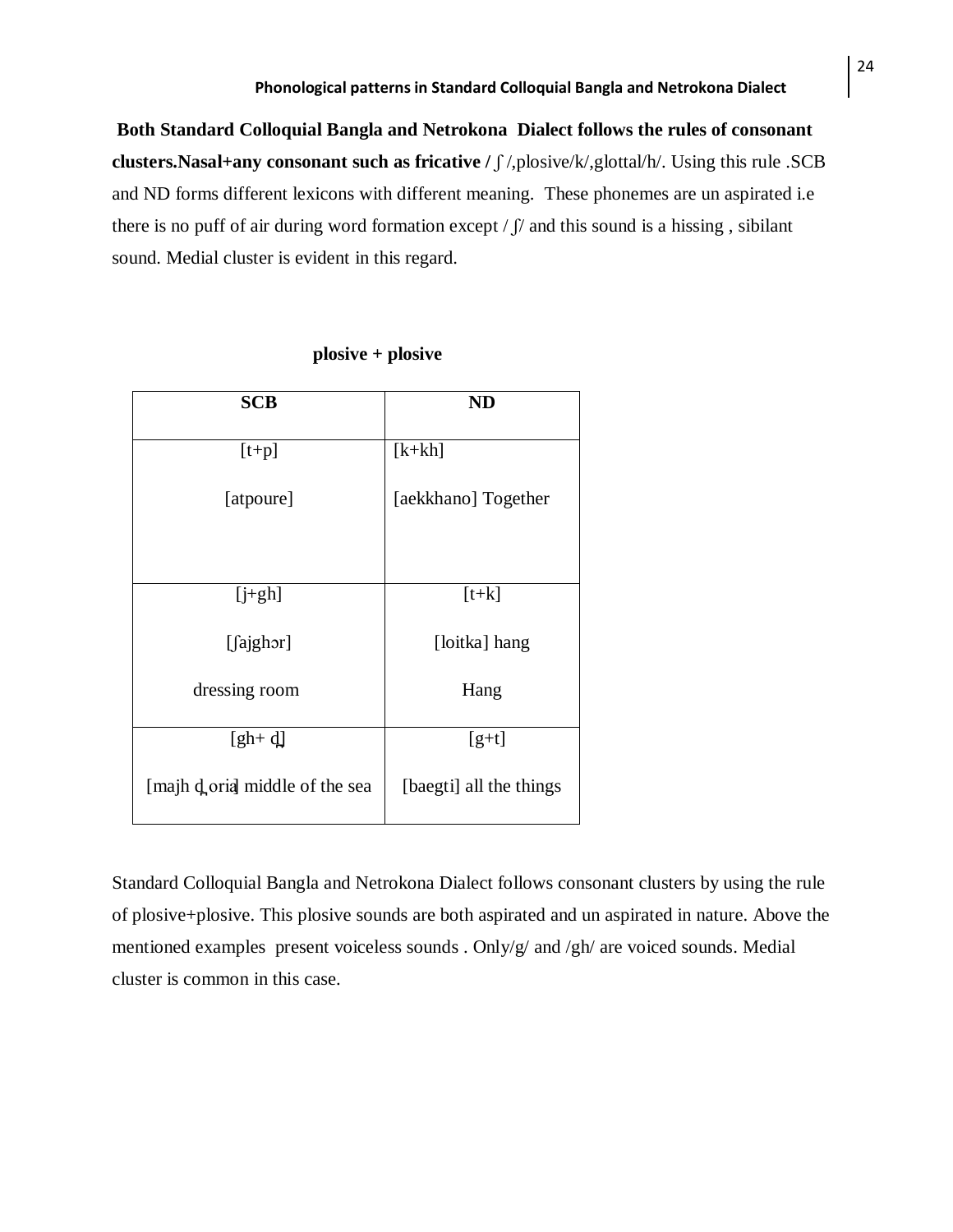**plosive + nasal**

| <b>ND</b> |
|-----------|
| $[k+n]$   |
| [fakna]   |
| Ripe      |
|           |

By using the rule of plosive+ nasal SCB and ND create consonant clusters. By following identical rule ,SCB and ND form different words of different meaning. The phonemes are un aspirated except /gh/.

## **plosive + rolling**

| <b>SCB</b> | ND       |  |  |  |  |
|------------|----------|--|--|--|--|
| $[k+r]$    | $[b+r]$  |  |  |  |  |
| [chokra]   | [zabrae] |  |  |  |  |
| Boy        | Embrace  |  |  |  |  |
|            |          |  |  |  |  |

Plosive+ Rolling is another rule of consonant clusters in SCB and ND. Any plosive sound and rolling/r/ jointly form words of different semantic feature. Phoneme /b/ is voiced, un aspirated and/k/ ,/r/ are un aspirated.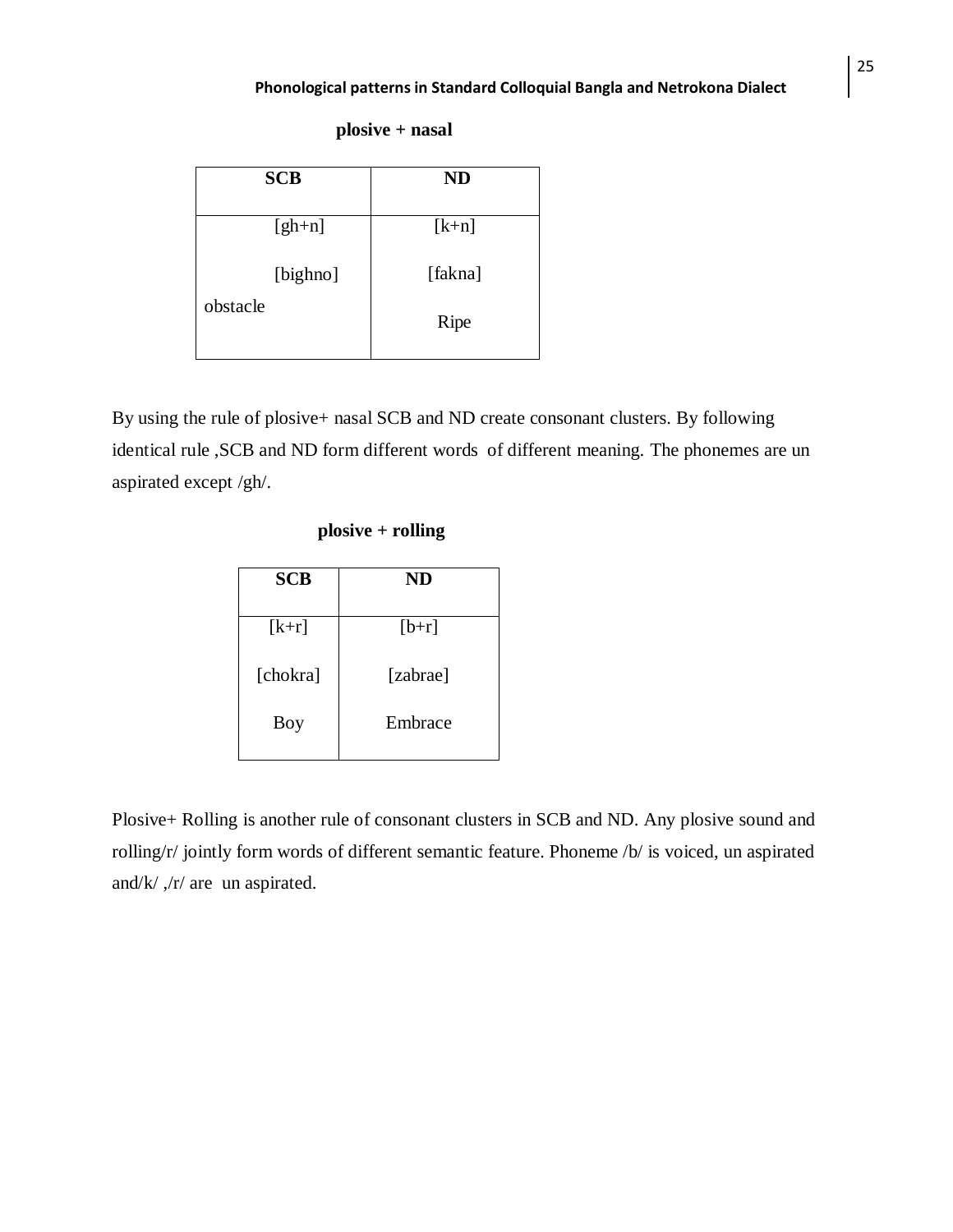| <b>SCB</b>  | ND           |
|-------------|--------------|
|             |              |
| $[p+1]$     | $[g+1]$      |
|             |              |
| [aplu to]   | [hogle] just |
|             | now          |
| overwhelmed |              |
|             | $[b+1]$      |
|             | [khabla]     |
|             | snatch       |
|             |              |

**plosive + lateral** 

Standard Colloquial Bangla and Netrokona Dialect follow the rule of plosive + lateral sound. These phonemes are un aspirated. /g/,/b/,/l/ are voiced in nature and these phonemes form medial cluster .

## **sibilant + any consonant**

| <b>SCB</b> | <b>ND</b> |
|------------|-----------|
| $[f + c]$  | $[f+k]$   |
| [nifcol]   | [puskuni] |
| motionless | Pond      |

Sibilant  $\sqrt{\int f}$  and any consonant like /c/,/k/ form consonant clusters in Standard Colloquial Bangla and in Netrokona Dialect. Medial cluster is common in this regard.

## **Lateral+any consonant**

| <b>SCB</b>   | <b>ND</b> |
|--------------|-----------|
| $[I + t]$    | $[1 + d]$ |
| [alto bhabe] | [?l d]    |
| lightly      | Tarmaric  |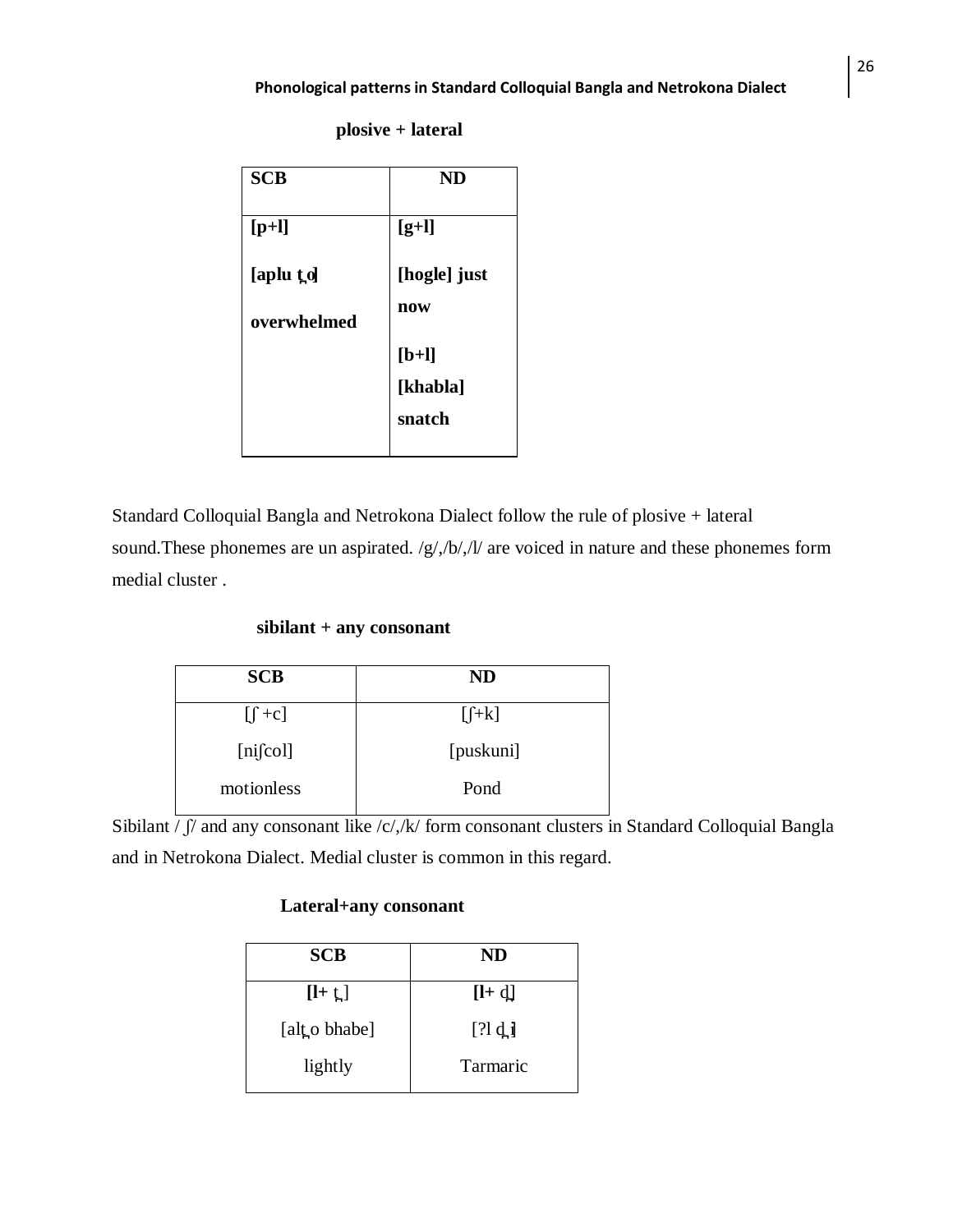Lateral /l/ and any other consonant like /  $\sharp$  or /  $\sharp$  form consonant cluster in SCB and ND. In Netrokona Dialect glottal stop/?/ is created during consonant clustering.

| <b>Rules</b>          | <b>SCB</b>     | <b>ND</b>                |
|-----------------------|----------------|--------------------------|
| $/k+k/$               | [pɔkko]        | [sukka] Sour             |
|                       | matured        |                          |
| $/n+n/$               | [binnaf]       | [beinna] morning         |
|                       | equal division |                          |
| $/t+t/$               | [ottalika]     | [aitta] walking          |
|                       | palace         |                          |
| $/l+1/$               | [kella]        | [zoilla] Burn            |
|                       | fort           |                          |
| $\sqrt{\int +\int /}$ | [a][a]         | [maif[fa] month's        |
|                       | Hope           |                          |
| / t+t/                | [mot, to]      | [fuit ta] lying          |
|                       | exultant       |                          |
| $/b+b/$               | [kabbo]        | [kobbor] grave           |
|                       | Poem           |                          |
| $/ d + d/$            | [ud dan]       | [khuid da]<br>excavation |
|                       | Park           |                          |
| $/j+j/$               | [bhojjo]       | [kaijja] Quarrel         |
|                       | Edible         |                          |

# **Gemination in SCB and ND**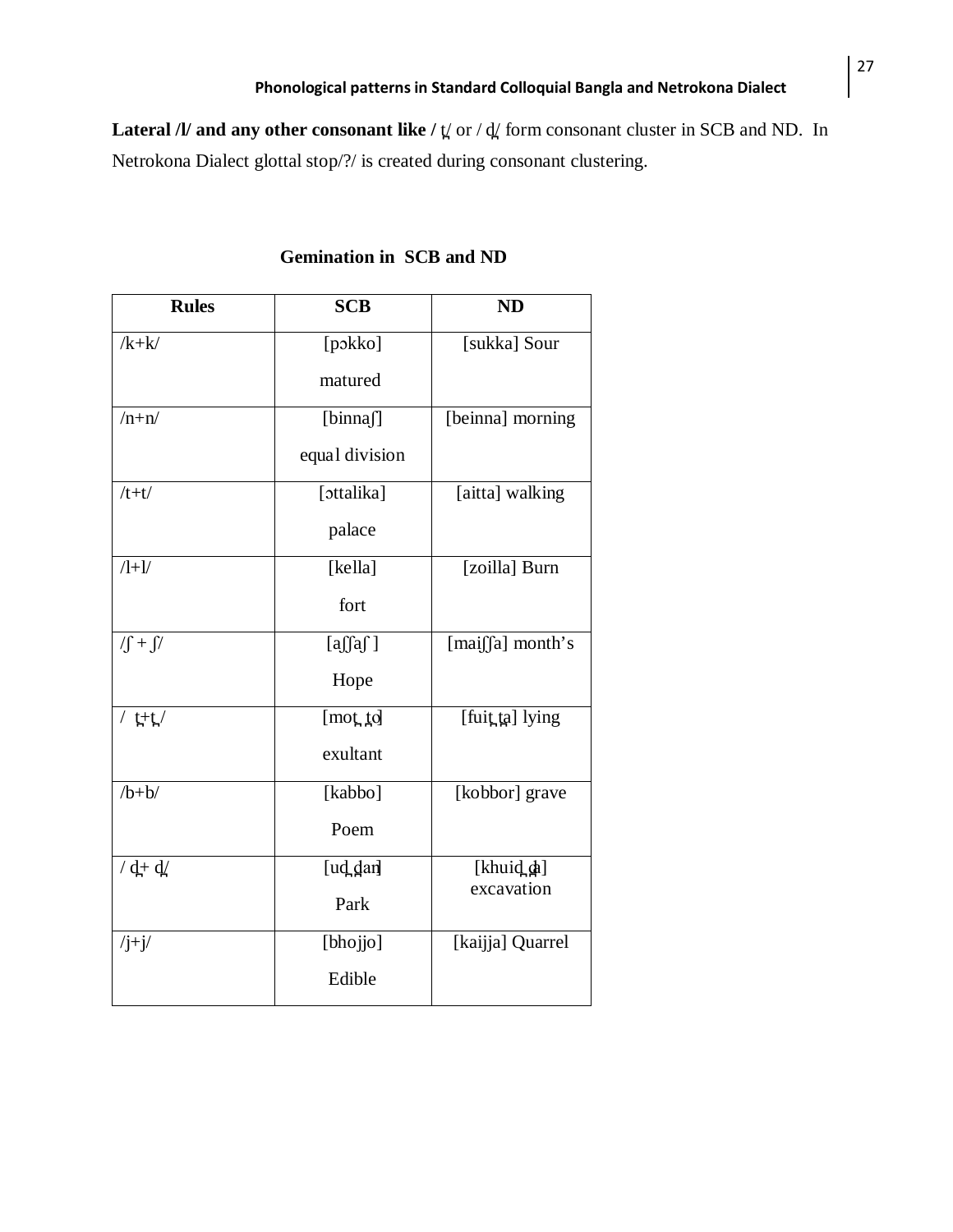| $/d+d/$                 | [bəddo]            | [bodda] Elder            |
|-------------------------|--------------------|--------------------------|
|                         | <b>Very</b>        |                          |
| $\frac{g+g}{g}$         | [[oggan]self sense | [abaigga] Hapless        |
| $/m+m/$                 | [fommukhin]        | [laimma] getting<br>down |
|                         | encounter          |                          |
| $/c + c/$               | [uccaron]          | [beicca] Selling         |
|                         | pronunciation      |                          |
| $\mathsf{p}+\mathsf{p}$ | [thappor]          | [maippa] measure         |
|                         | slap               |                          |

Gemination is a common phonetic feature in Stadard Colloquial Bangla and Netrokona Dialect. Nasalization occurs in some cases like[hete]-[aitta], [khude]-[khuidda]. However velar/k/, /g/;alveolar/n/;palate alveolar/t/ ,/d/,bilabial/b/,/m/,palatal/c/,/j/, lateral/l/, sibilant/s/ are common in the formation germination in ND. Standard Colloquial Bangla forms different morphemes using same phonemes like using /t/ or /d/ SCB forms [boddo]/[ ɔttalika] etc.

| Rules       | <b>SCB</b> | <b>ND</b> | Glosses   |
|-------------|------------|-----------|-----------|
| $/p/-/f/$   | [apni]     | [afne]    | You       |
|             | [kopal]    | [kofal]   | fore-head |
| $/c/-/s/$   | [cor]      | [sur]     | thief     |
|             | [cithi]    | [sidi]    | letter    |
| $/ch$ /-/s/ | [chala]    | [sala]    | Sack      |
| $/j/-/z/$   | [foja]     | $[$ fuza] | Straight  |

Spirantization in ND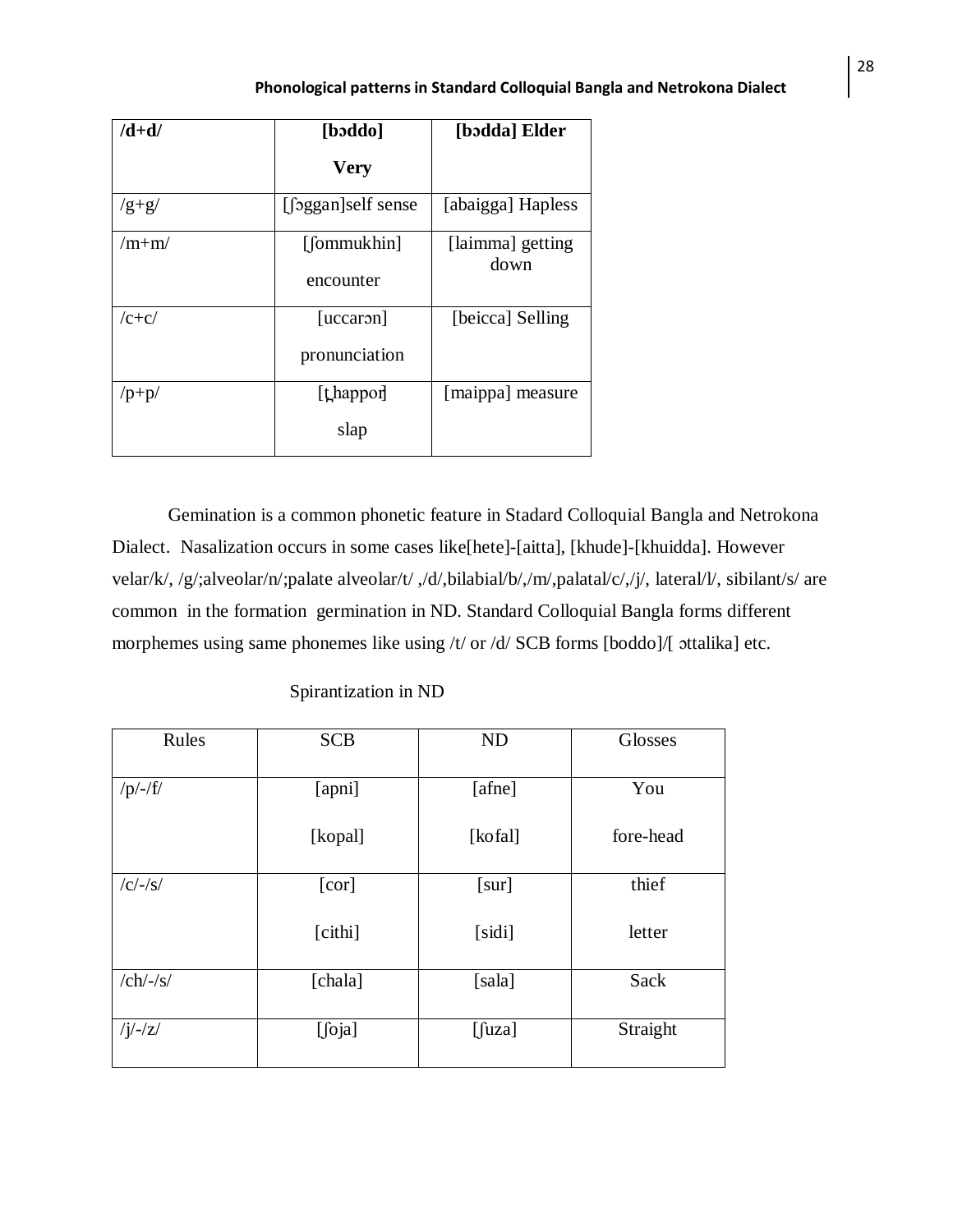Spirantization is a common feature in Netrokona dialect where the SCB bilabial/p/, and palatals /c/,/ch/,/j/ are replaced by three spirants/f/,/s/ ./z/ In SCB spirantization does not occur generally. While spirant sounds are formatted there the air passes through a narrow space and it makes a hissing sound.

My study participants produced sounds naturally and spontaneously. I found several uncommon dialectal morphemes and in those words I got distinctive use of phonemes.I wrote down as well as recorded those words instantly. After completing data collection, I went through the collected data carefully and got the new dialect oriented morphemes.

## **Findings**

|                   | <b>Bilabial</b> | Dental | Alveolar                                                                                                                                                                                                                                                                                          | Pala to  | Retroflex | Palatal                      | Velar    | Glottal |
|-------------------|-----------------|--------|---------------------------------------------------------------------------------------------------------------------------------------------------------------------------------------------------------------------------------------------------------------------------------------------------|----------|-----------|------------------------------|----------|---------|
|                   |                 |        |                                                                                                                                                                                                                                                                                                   | alveolar |           |                              |          |         |
| Plosives/Stop     | [p]             | [t]    |                                                                                                                                                                                                                                                                                                   | $[t]$    |           | [c]                          | $[k]$    |         |
|                   | [ph]            | [th]   |                                                                                                                                                                                                                                                                                                   | [th]     |           | [ch]                         | [kh]     |         |
|                   | [b]<br>[bh]     | [d]    |                                                                                                                                                                                                                                                                                                   | [d]      |           | [j]                          | [g]      |         |
|                   |                 | [dh]   |                                                                                                                                                                                                                                                                                                   | [dh]     |           | [jh]                         | [gh]     |         |
| <b>Nasal</b>      | [m]             |        | [n]                                                                                                                                                                                                                                                                                               |          |           |                              | $[\eta]$ |         |
| rolling/trill     |                 |        | $[r]$                                                                                                                                                                                                                                                                                             |          |           |                              |          |         |
| flap/tap          |                 |        |                                                                                                                                                                                                                                                                                                   |          | [t]; [th] |                              |          |         |
| spirant/fricative |                 |        | [s]                                                                                                                                                                                                                                                                                               |          |           | $\left[\int\right]({\bf k})$ |          | [h]     |
| lateral           |                 |        | $[1] % \begin{center} % \includegraphics[width=\linewidth]{imagesSupplemental_3.png} % \end{center} % \caption { % Our method is used for the method. % The method is used for the method. % The method is used for the method. % The method is used for the method. % } % \label{fig:example} %$ |          |           |                              |          |         |

Inventory of Consonant Phonemes in SCB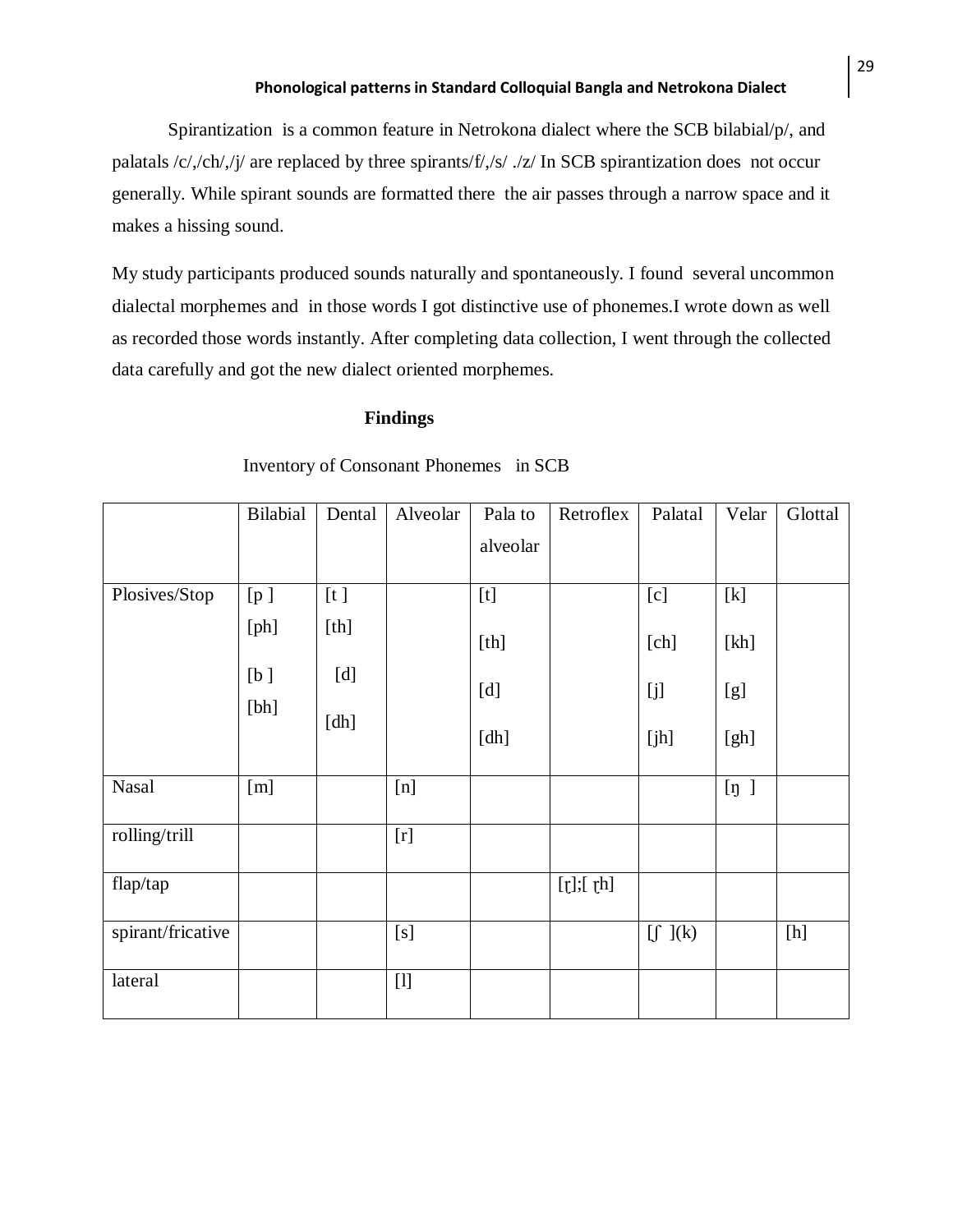There are 30 consonant phonemes in Standard Colloquial Bangla. Voiced aspirated sounds are  $/\text{gh}/\text{jh}/\text{dh}/\text{gh}/\text{bh}/\text{Voiced unaspirated sounds are }/\text{g}/\text{h}/\text{dh}/\text{h}/\text{Voiceless aspirated}$ sounds are/kh/,/ch/,/th/,/th/,/ph/.Voiceless un aspirated sounds are /k/,/c/,/t/,/t/,/p/.Retroflex sounds are common in SCB where the opposite side of the tip of the tongue touches lightly the teeth ridge.

|                   | Bilabial | Labiodental                                                                                                                                                                                                                                                                                                                                                                                                                                                                                                                                                                                                                        | Dental | alveolar                                                                                                                                                                                                                                                                                             | Palato   | Palatal | Velar    | glottal |
|-------------------|----------|------------------------------------------------------------------------------------------------------------------------------------------------------------------------------------------------------------------------------------------------------------------------------------------------------------------------------------------------------------------------------------------------------------------------------------------------------------------------------------------------------------------------------------------------------------------------------------------------------------------------------------|--------|------------------------------------------------------------------------------------------------------------------------------------------------------------------------------------------------------------------------------------------------------------------------------------------------------|----------|---------|----------|---------|
|                   |          |                                                                                                                                                                                                                                                                                                                                                                                                                                                                                                                                                                                                                                    |        |                                                                                                                                                                                                                                                                                                      | alveolar |         |          |         |
| Plosives/Stop     |          |                                                                                                                                                                                                                                                                                                                                                                                                                                                                                                                                                                                                                                    |        |                                                                                                                                                                                                                                                                                                      |          |         |          |         |
|                   | [p]      |                                                                                                                                                                                                                                                                                                                                                                                                                                                                                                                                                                                                                                    | [t]    |                                                                                                                                                                                                                                                                                                      |          | [c],    | [k],     |         |
|                   |          |                                                                                                                                                                                                                                                                                                                                                                                                                                                                                                                                                                                                                                    | [d]    |                                                                                                                                                                                                                                                                                                      | [d]      |         | $[kh]$ , |         |
|                   | [b]      |                                                                                                                                                                                                                                                                                                                                                                                                                                                                                                                                                                                                                                    |        |                                                                                                                                                                                                                                                                                                      |          | [j]     | [g]      |         |
|                   |          |                                                                                                                                                                                                                                                                                                                                                                                                                                                                                                                                                                                                                                    |        |                                                                                                                                                                                                                                                                                                      |          |         |          |         |
| <b>Nasal</b>      | [m]      |                                                                                                                                                                                                                                                                                                                                                                                                                                                                                                                                                                                                                                    |        | [n]                                                                                                                                                                                                                                                                                                  |          |         | [n]      |         |
|                   |          |                                                                                                                                                                                                                                                                                                                                                                                                                                                                                                                                                                                                                                    |        |                                                                                                                                                                                                                                                                                                      |          |         |          |         |
| rolling/ticill    |          |                                                                                                                                                                                                                                                                                                                                                                                                                                                                                                                                                                                                                                    |        | $[r] \centering% \includegraphics[width=1.0\textwidth]{Figures/PN1.png} \caption{The 3D (black) model for the 3D (black) model. The 3D (black) model is shown in the left panel. The 3D (black) model is shown in the right panel. The 3D (black) model is shown in the right panel.} \label{fig:1}$ |          |         |          |         |
| flap/tap          |          |                                                                                                                                                                                                                                                                                                                                                                                                                                                                                                                                                                                                                                    |        |                                                                                                                                                                                                                                                                                                      |          |         |          |         |
|                   |          |                                                                                                                                                                                                                                                                                                                                                                                                                                                                                                                                                                                                                                    |        |                                                                                                                                                                                                                                                                                                      |          |         |          |         |
| spirant/fricative |          | $[f] % \begin{center} % \includegraphics[width=\linewidth]{imagesSupplemental_3.png} % \end{center} % \caption { % Our method can be used for the use of the image. % Note that the \emph{DefNet} and the \emph{DefNet} is used for the \emph{DefNet} and the \emph{DefNet} is used for the \emph{DefNet} and the \emph{DefNet} is used for the \emph{DefNet} and the \emph{DefNet} is used for the \emph{DefNet} and the \emph{DefNet} is used for the \emph{DefNet} and the \emph{DefNet} is used for the \emph{DefNet} and the \emph{DefNet} is used for the \emph{DefNet} and the \emph{DefNet} is used for the \emph{DefNet}$ |        | [s], [z]                                                                                                                                                                                                                                                                                             |          | $[\int$ |          | [h]     |
|                   |          |                                                                                                                                                                                                                                                                                                                                                                                                                                                                                                                                                                                                                                    |        |                                                                                                                                                                                                                                                                                                      |          |         |          |         |
| lateral           |          |                                                                                                                                                                                                                                                                                                                                                                                                                                                                                                                                                                                                                                    |        | $[1]$                                                                                                                                                                                                                                                                                                |          |         |          |         |
|                   |          |                                                                                                                                                                                                                                                                                                                                                                                                                                                                                                                                                                                                                                    |        |                                                                                                                                                                                                                                                                                                      |          |         |          |         |

#### **Inventory of Consonant Phonemes in ND**

There are 22consonant phonemes including labio dental/f/ and glottal stop/?/. Voiced aspirated sounds for example /gh/,/jh/,/dh/,/dh/,/bh/and voiceless aspirated/ph/ are not present in Netrokona dialect. Labio dental/f/, alveolar/s/, z/, glottal stop/?/ are evident in Netrokona Dialect. Voiceless un aspirated phonemes of Netrokona Dialect: /k/,/c/,/t/,/ t /,/p/. Voiced un aspirated phonemes of Netrokona Dialect:  $/g//(d//d)/d/$ ,  $/d/$ , Voiceless aspirated phonemes of Netrokona Dialect: /kh/. Retroflex sounds are not present in Netrokona Dialect.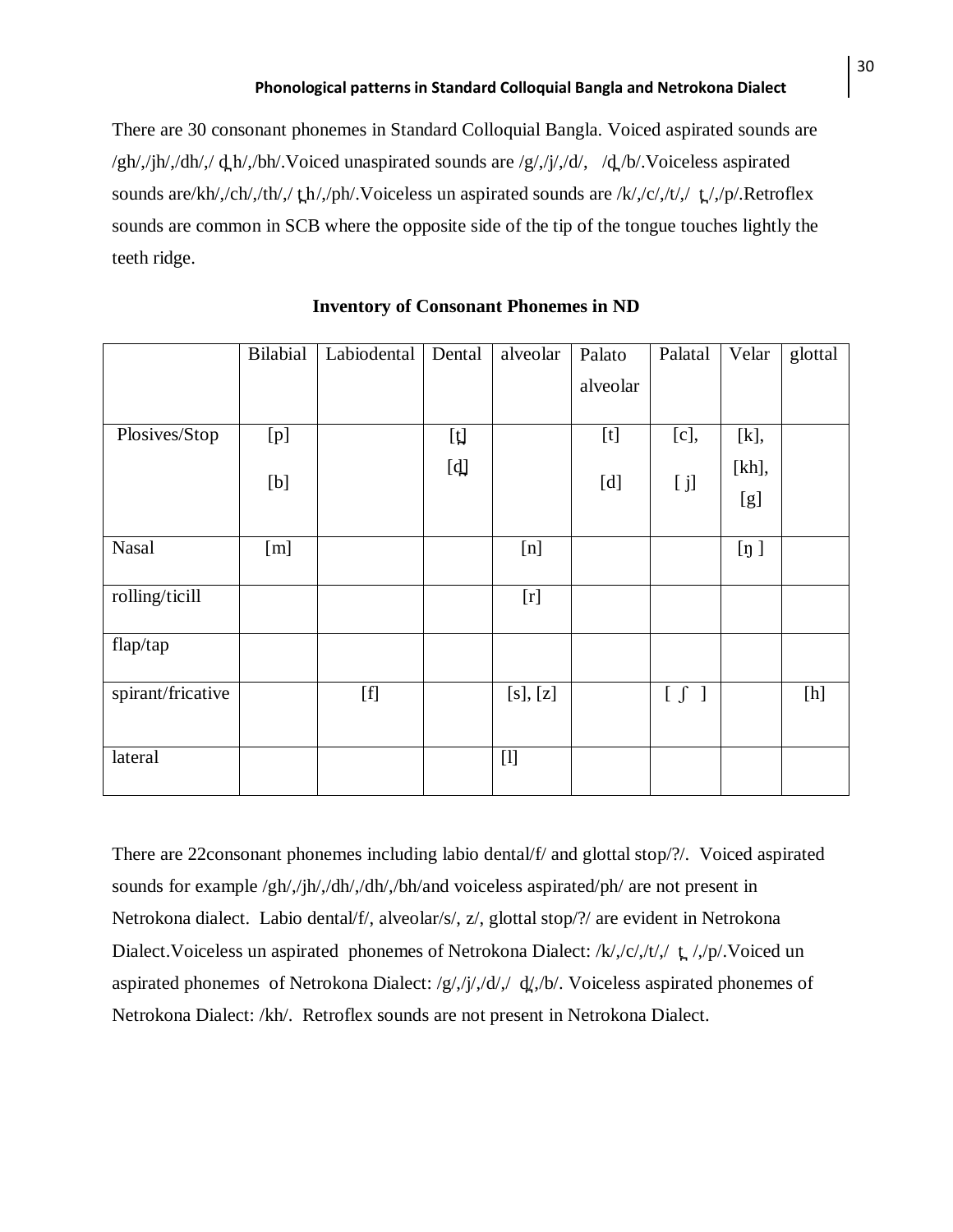#### **Conclusion**

Language is the mode of daily communication. Without language we can not think of a single moment. Communication is the part and parcel of human life. Nothing can possible without communication. Language and society are inter connected , these two aspects of human life are reciprocal in nature. Language makes society or vice versa. As the educated mass of the on going society we have to use Standard Colloquial Bangla in almost all of the formal official contexts. (social/political/economical). Dialect is nothing but the variety of the standard language. To speak the truth dialect creates within the environment i.e. it creates naturally. People from rural areas can produce the real dialectal pattern. The setting/context is not so huge and that is why they can communicate themselves intimately using the original dialect. They are not aware of prestige, status, formality. An educated person of the same region where people use dialect spontaneously has to encounter different settings, guys, activities. He /she has to use SCB in the official context, and normal social dialect(casual but urban like) in informal context(with family and friends). Dialect reflects our heritage, culture, regional identity. With the passage of time dialects are getting non existent. People are getting so busy, engaged as well as occupied with lots of social (formal) responsibilities that they can not enjoy their local language. More over people who are little educated throng to the urban area and mix with the urban nourished people. Gradually this urban bound groups are accustomed to the urban like language. They eventually are separated from the rural touch. With a view to presenting the specialty or regional dialect I conducted this research through which I would get authenticity of local language. There has been no study regarding phonological analysis of SCB and Netrokona Dialect. I hope this study will provide substantial phonological information.